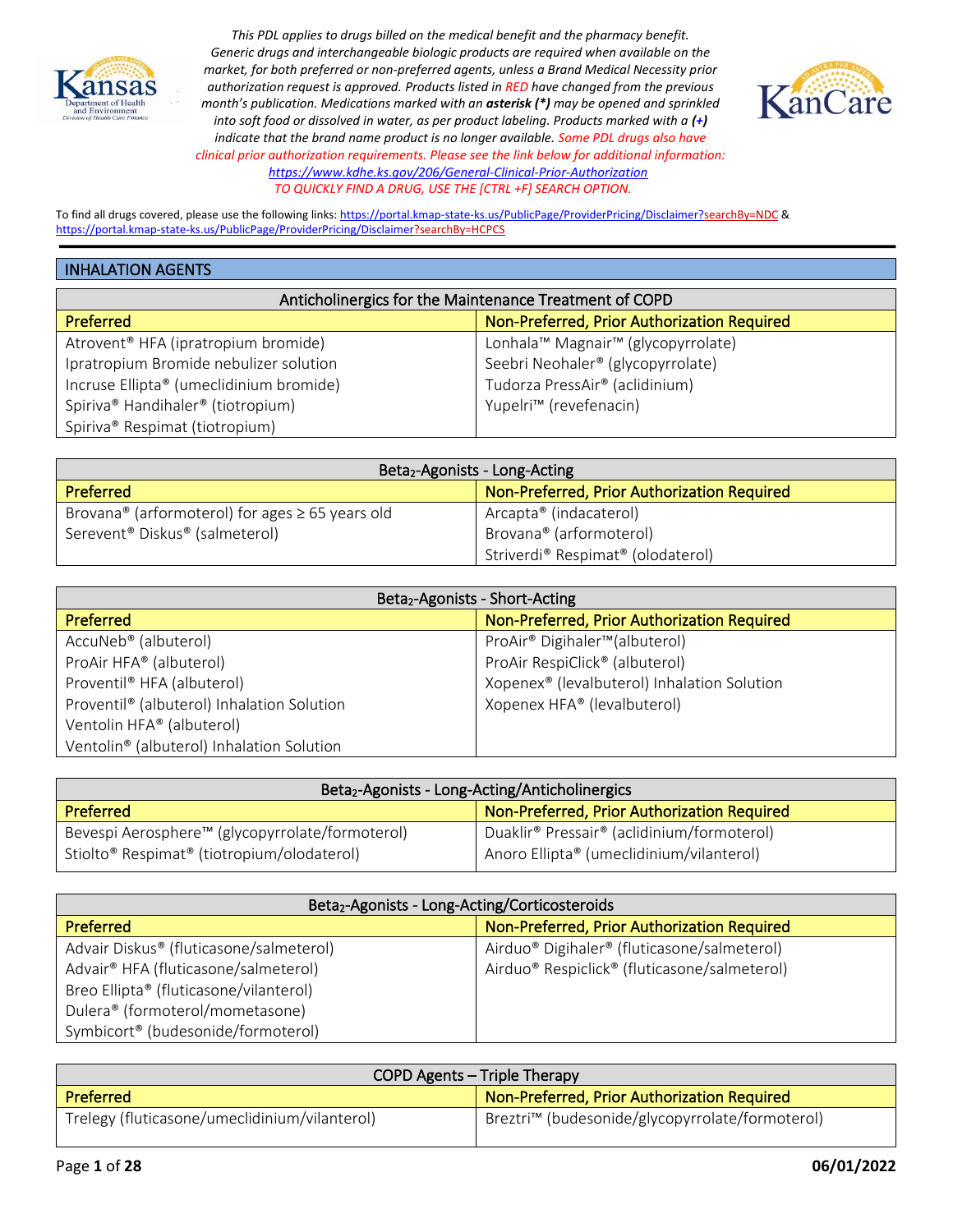



To find all drugs covered, please use the following links[: https://portal.kmap-state-ks.us/PublicPage/ProviderPricing/Disclaimer?searchBy=NDC](https://gcc02.safelinks.protection.outlook.com/?url=https%3A%2F%2Fportal.kmap-state-ks.us%2FPublicPage%2FProviderPricing%2FDisclaimer%3FsearchBy%3DNDC&data=05%7C01%7CAnnette.Grant%40ks.gov%7C6f4aebcb031b435185ba08da230f44a4%7Cdcae8101c92d480cbc43c6761ccccc5a%7C0%7C0%7C637860846518740425%7CUnknown%7CTWFpbGZsb3d8eyJWIjoiMC4wLjAwMDAiLCJQIjoiV2luMzIiLCJBTiI6Ik1haWwiLCJXVCI6Mn0%3D%7C3000%7C%7C%7C&sdata=%2BXsuKC2nc0YmtNHpO99rzQ%2BQejtaivQaJCOCpNK%2BVgo%3D&reserved=0) & <https://portal.kmap-state-ks.us/PublicPage/ProviderPricing/Disclaimer?searchBy=HCPCS>

#### INHALATION AGENTS (CONTINUED)

| Corticosteroids                                        |                                                             |
|--------------------------------------------------------|-------------------------------------------------------------|
| Preferred                                              | Non-Preferred, Prior Authorization Required                 |
| Arnuity Ellipta® (fluticasone)                         | Aerospan® (flunisolide)                                     |
| Asmanex <sup>®</sup> (mometasone)                      | Alvesco <sup>®</sup> (ciclesonide)                          |
| Flovent <sup>®</sup> Diskus <sup>®</sup> (fluticasone) | ArmonAir® Digihaler® (fluticasone)                          |
| Flovent <sup>®</sup> HFA (fluticasone)                 | ArmonAir <sup>™</sup> RespiClick <sup>®</sup> (fluticasone) |
| Pulmicort Flexhaler <sup>™</sup> (budesonide)          | Asmanex <sup>®</sup> HFA (mometasone)                       |
| Pulmicort Respules <sup>®</sup> (budesonide)           |                                                             |
| QVAR® (beclomethasone)                                 |                                                             |
| QVAR RediHaler®(beclomethasone)                        |                                                             |

| <b>Tobramycin Products</b>                           |                                                      |
|------------------------------------------------------|------------------------------------------------------|
| Preferred                                            | Non-Preferred, Prior Authorization Required          |
| Generic tobramycin 300 mg/5 mL nebulization solution | Bethkis <sup>®</sup> (tobramycin)                    |
|                                                      | Kitabis pak® (tobramycin nebulizer) BRAND ONLY       |
|                                                      | Tobi <sup>®</sup> (tobramycin)                       |
|                                                      | Tobi <sup>®</sup> Podhaler <sup>™</sup> (tobramycin) |

## INTRANASAL AGENTS

| Antihistamines                                 |                                             |
|------------------------------------------------|---------------------------------------------|
| Preferred                                      | Non-Preferred, Prior Authorization Required |
| Astelin <sup>®</sup> (azelastine) <sup>+</sup> | Astepro <sup>®</sup> (azelastine)           |
|                                                | Patanase® (olopatadine)                     |

| Corticosteroids        |                                             |
|------------------------|---------------------------------------------|
| <b>Preferred</b>       | Non-Preferred, Prior Authorization Required |
| Flonase® (fluticasone) | Beconase AQ® (beclomethasone)               |
|                        | Nasacort AQ®(triamcinolone)                 |
|                        | Nasarel® (flunisolide) <sup>+</sup>         |
|                        | Nasonex <sup>®</sup> (mometasone)           |
|                        | Omnaris <sup>®</sup> (ciclesonide)          |
|                        | Qnasl® (beclomethasone)                     |
|                        | Xhance™ (fluticasone)                       |
|                        | Zetonna® (ciclesonide)                      |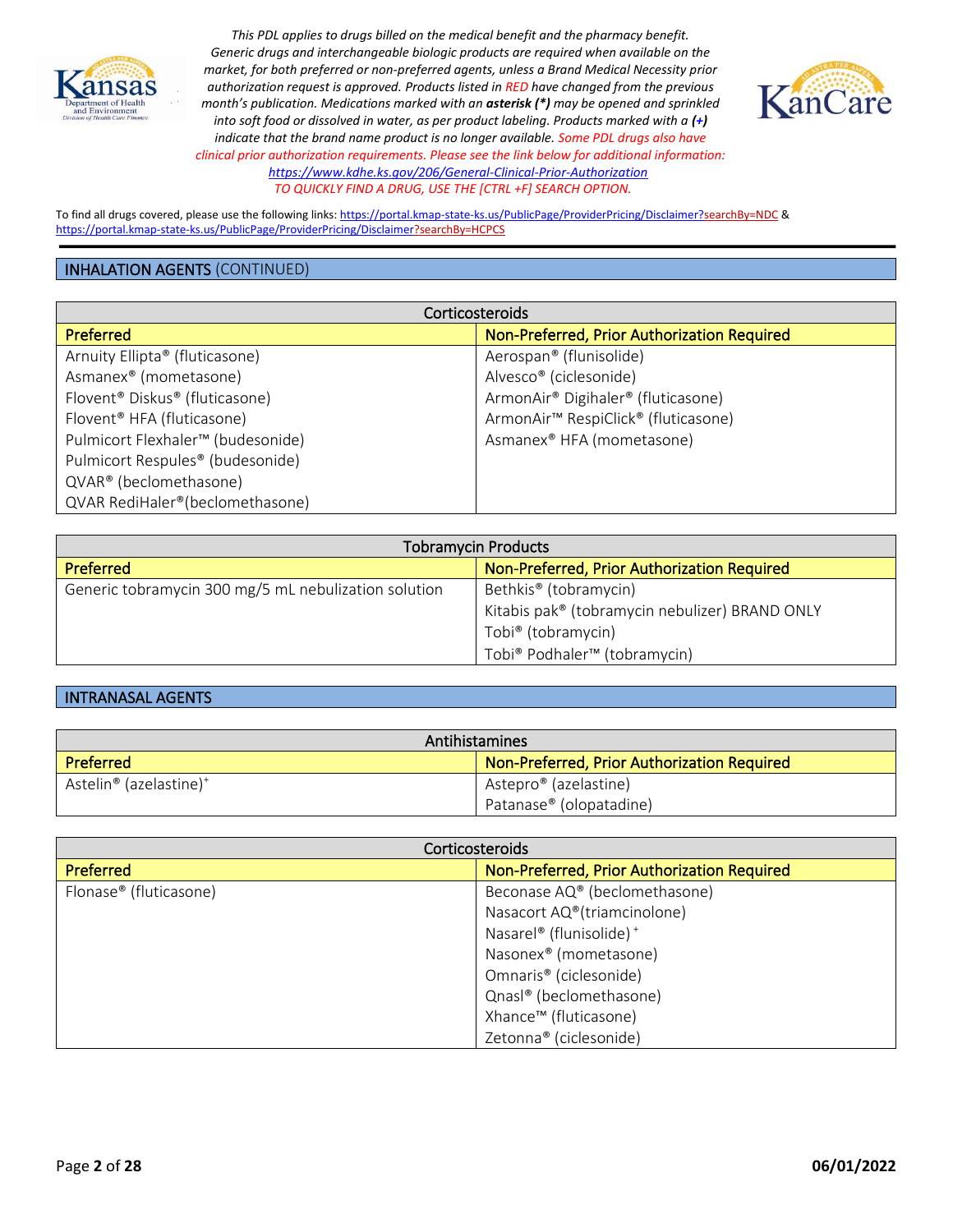



To find all drugs covered, please use the following links[: https://portal.kmap-state-ks.us/PublicPage/ProviderPricing/Disclaimer?searchBy=NDC](https://gcc02.safelinks.protection.outlook.com/?url=https%3A%2F%2Fportal.kmap-state-ks.us%2FPublicPage%2FProviderPricing%2FDisclaimer%3FsearchBy%3DNDC&data=05%7C01%7CAnnette.Grant%40ks.gov%7C6f4aebcb031b435185ba08da230f44a4%7Cdcae8101c92d480cbc43c6761ccccc5a%7C0%7C0%7C637860846518740425%7CUnknown%7CTWFpbGZsb3d8eyJWIjoiMC4wLjAwMDAiLCJQIjoiV2luMzIiLCJBTiI6Ik1haWwiLCJXVCI6Mn0%3D%7C3000%7C%7C%7C&sdata=%2BXsuKC2nc0YmtNHpO99rzQ%2BQejtaivQaJCOCpNK%2BVgo%3D&reserved=0) & <https://portal.kmap-state-ks.us/PublicPage/ProviderPricing/Disclaimer?searchBy=HCPCS>

| <b>OPHTHALMIC AGENTS</b>              |                                             |
|---------------------------------------|---------------------------------------------|
| Alpha-Adrenergic Agonists             |                                             |
| <b>Preferred</b>                      | Non-Preferred, Prior Authorization Required |
| Alphagan® P (brimonidine) 0.1%        | Alphagan® P (brimonidine) 0.15%             |
| Brimonidine 0.2%                      |                                             |
| lopidine <sup>®</sup> (apraclonidine) |                                             |

| Antihistamines/Mast Cell Stabilizers |                                             |
|--------------------------------------|---------------------------------------------|
| Preferred                            | Non-Preferred, Prior Authorization Required |
| Alaway® (ketotifen)                  | Alocril® (nedocromil)                       |
| Cromolyn <sup>®</sup> (cromolyn)     | Alomide <sup>®</sup> (lodoxamide)           |
| Optivar <sup>®</sup> (azelastine)    | Bepreve® (bepotastine)                      |
| Patanol <sup>®</sup> (olopatadine)   | Elestat <sup>®</sup> (epinastine)           |
| Refresh <sup>®</sup> (ketotifen)     | Emadine® (emedastine)                       |
| Zaditor® (ketotifen)                 | Lastacaft <sup>®</sup> (alcaftadine)        |
|                                      | Pataday <sup>®</sup> (olopatadine)          |
|                                      | Pazeo <sup>®</sup> (olopatadine)            |
|                                      | Zerviate <sup>™</sup> (cetirizine)          |

| Anti-Infective/Steroid Combinations                  |                                                  |
|------------------------------------------------------|--------------------------------------------------|
| <b>Preferred</b>                                     | Non-Preferred, Prior Authorization Required      |
| Blephamide® (sulfacetamide/prednisolone)             | Blephamide S.O.P.® (sulfacetamide/prednisolone)  |
| Maxitrol® (neomycin/polymyxin/dexamethasone)         | TobraDex <sup>®</sup> (tobramycin/dexamethasone) |
| Pred-G® (prednisolone/gentamicin)                    | TobraDex® ST (tobramycin/dexamethasone)          |
| Pred-G S.O.P. <sup>®</sup> (prednisolone/gentamicin) | Zylet <sup>®</sup> (loteprednol/tobramycin)      |

| <b>Beta-Blockers</b>                                  |                                                      |
|-------------------------------------------------------|------------------------------------------------------|
| <b>Preferred</b>                                      | Non-Preferred, Prior Authorization Required          |
| Betagan <sup>®</sup> (levobunolol)                    | Istalol <sup>®</sup> (timolol)                       |
| Betimol® (timolol)                                    | Timoptic <sup>®</sup> Ocudose <sup>®</sup> (timolol) |
| Betoptic <sup>®</sup> (betaxolol) <sup>+</sup>        |                                                      |
| Betoptic®-S (betaxolol)                               |                                                      |
| Carteolol                                             |                                                      |
| OptiPranolol <sup>®</sup> (metipranolol) <sup>+</sup> |                                                      |
| Timoptic <sup>®</sup> (timolol)                       |                                                      |
| Timoptic-XE® (timolol)                                |                                                      |

| Carbonic Anhydrase Inhibitors     |                                             |
|-----------------------------------|---------------------------------------------|
| Preferred                         | Non-Preferred, Prior Authorization Required |
| Azopt <sup>®</sup> (brinzolamide) | Trusopt <sup>®</sup> (dorzolamide)          |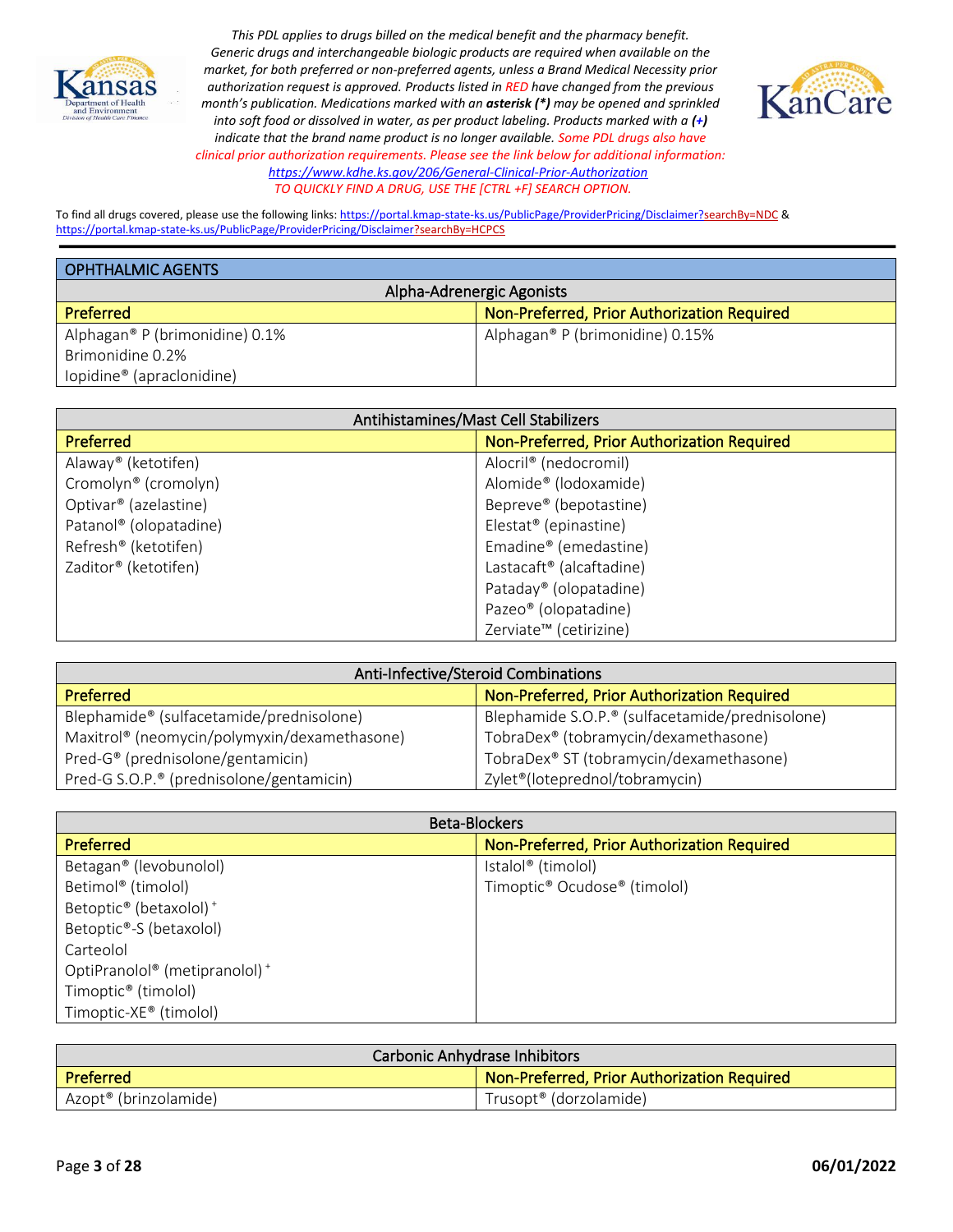



To find all drugs covered, please use the following links[: https://portal.kmap-state-ks.us/PublicPage/ProviderPricing/Disclaimer?searchBy=NDC](https://gcc02.safelinks.protection.outlook.com/?url=https%3A%2F%2Fportal.kmap-state-ks.us%2FPublicPage%2FProviderPricing%2FDisclaimer%3FsearchBy%3DNDC&data=05%7C01%7CAnnette.Grant%40ks.gov%7C6f4aebcb031b435185ba08da230f44a4%7Cdcae8101c92d480cbc43c6761ccccc5a%7C0%7C0%7C637860846518740425%7CUnknown%7CTWFpbGZsb3d8eyJWIjoiMC4wLjAwMDAiLCJQIjoiV2luMzIiLCJBTiI6Ik1haWwiLCJXVCI6Mn0%3D%7C3000%7C%7C%7C&sdata=%2BXsuKC2nc0YmtNHpO99rzQ%2BQejtaivQaJCOCpNK%2BVgo%3D&reserved=0) & <https://portal.kmap-state-ks.us/PublicPage/ProviderPricing/Disclaimer?searchBy=HCPCS>

## OPHTHALMIC AGENTS (CONTINUED)

| Corticosteroids - Ophthalmic                            |                                                          |
|---------------------------------------------------------|----------------------------------------------------------|
| <b>Preferred</b>                                        | Non-Preferred, Prior Authorization Required              |
| Dexamethasone Sodium Phosphate 0.1% Solution            | Alrex <sup>®</sup> (loteprednol etabonate) Suspension    |
| Durezol® (difluprednate) Emulsion                       | Eysuvis <sup>™</sup> (loteprednol etabonate) Suspension  |
| FML®Forte (fluorometholone) Suspension                  | Flarex® (fluorormetholone) Suspension                    |
| FML <sup>®</sup> Liquifilm (fluorometholone) Suspension | Inveltys <sup>®</sup> (loteprednol etabonate) Suspension |
| FML® (fluorometholone) Ointment                         | Lotemax® (loteprednol etabonate) Gel                     |
| FML® (fluorometholone) Suspension                       | Lotemax® (loteprednol etabonate) Ointment                |
| Maxidex <sup>®</sup> (dexamethasone sodium phosphate)   | Lotemax <sup>®</sup> (loteprednol etabonate) Suspension  |
| Suspension                                              | Lotemax® SM (loteprednol etabonate) Gel                  |
| Omnipred® (prednisolone acetate) Suspension             |                                                          |
| Pred Forte® (prednisolone acetate) Suspension           |                                                          |
| Pred Mild® (prednisolone acetate) Suspension            |                                                          |
| Prednisolone Sodium Phosphate 1% Solution               |                                                          |

| <b>Glaucoma Combination Products</b>        |                                                 |
|---------------------------------------------|-------------------------------------------------|
| <b>Preferred</b>                            | Non-Preferred, Prior Authorization Required     |
| Combigan <sup>®</sup> (brimonidine/timolol) | Cosopt <sup>®</sup> PF (dorzolamide/timolol PF) |
| Cosopt <sup>®</sup> (dorzolamide/timolol)   | Simbrinza™ (brinzolamide/brimonidine)           |

| Non-Steroidal Anti-Inflammatory Drugs                      |                                             |
|------------------------------------------------------------|---------------------------------------------|
| Preferred                                                  | Non-Preferred, Prior Authorization Required |
| Acular <sup>®</sup> (ketorolac)                            | Acular LS® (ketorolac)                      |
| Ocufen®(flurbiprofen) <sup>+</sup>                         | Acuvail <sup>®</sup> (ketorolac)            |
| Voltaren <sup>®</sup> ophthalmic (diclofenac) <sup>+</sup> | Bromday® (bromfenac)                        |
|                                                            | BromSite® (bromfenac)                       |
|                                                            | llevro <sup>®</sup> (nepafenac)             |
|                                                            | Prolensa <sup>®</sup> (bromfenac)           |
|                                                            | Nevanac <sup>®</sup> (nepafenac)            |

| Prostaglandin Analogs   |                                              |
|-------------------------|----------------------------------------------|
| <b>Preferred</b>        | Non-Preferred, Prior Authorization Required  |
| Xalatan ® (latanoprost) | Lumigan <sup>®</sup> (bimatoprost)           |
|                         | Travatan Z® (travoprost)                     |
|                         | Vyzulta™ (latanoprostene bunod)              |
|                         | Xelpros <sup>™</sup> (latanoprost)           |
|                         | Zioptan® (tafluprost)                        |
|                         | Zioptan <sup>®</sup> droperette (tafluprost) |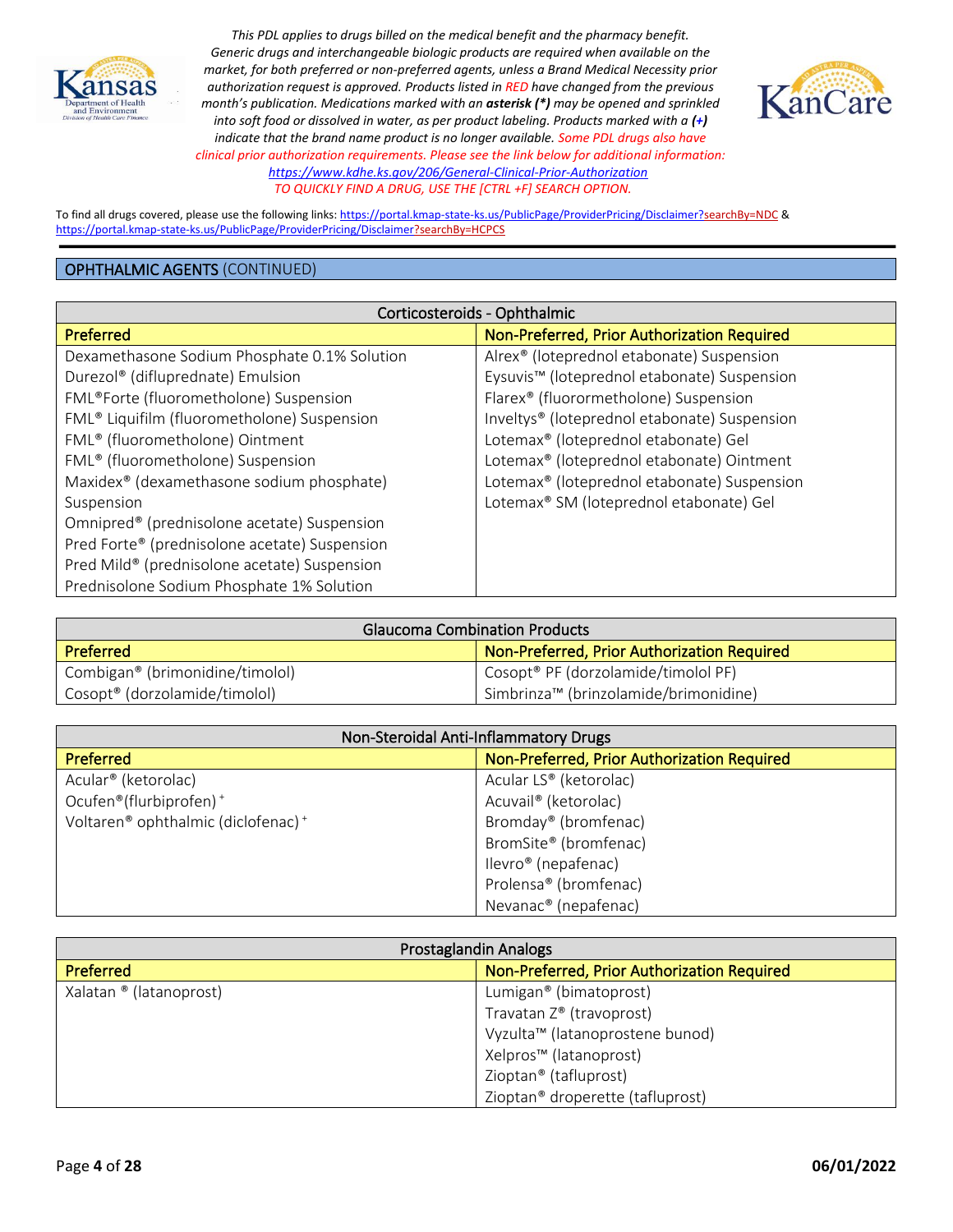



To find all drugs covered, please use the following links[: https://portal.kmap-state-ks.us/PublicPage/ProviderPricing/Disclaimer?searchBy=NDC](https://gcc02.safelinks.protection.outlook.com/?url=https%3A%2F%2Fportal.kmap-state-ks.us%2FPublicPage%2FProviderPricing%2FDisclaimer%3FsearchBy%3DNDC&data=05%7C01%7CAnnette.Grant%40ks.gov%7C6f4aebcb031b435185ba08da230f44a4%7Cdcae8101c92d480cbc43c6761ccccc5a%7C0%7C0%7C637860846518740425%7CUnknown%7CTWFpbGZsb3d8eyJWIjoiMC4wLjAwMDAiLCJQIjoiV2luMzIiLCJBTiI6Ik1haWwiLCJXVCI6Mn0%3D%7C3000%7C%7C%7C&sdata=%2BXsuKC2nc0YmtNHpO99rzQ%2BQejtaivQaJCOCpNK%2BVgo%3D&reserved=0) & <https://portal.kmap-state-ks.us/PublicPage/ProviderPricing/Disclaimer?searchBy=HCPCS>

#### OTIC AGENTS

| Anti-Infective/Steroid Combinations                             |                                                                |
|-----------------------------------------------------------------|----------------------------------------------------------------|
| <b>Preferred</b>                                                | Non-Preferred, Prior Authorization Required                    |
| Cipro <sup>®</sup> HC (ciprofloxacin/hydrocortisone) suspension | Acetasol HC <sup>®</sup> (acetic acid/hydrocortisone) solution |
| Ciprodex <sup>®</sup> (ciprofloxacin/dexameth) suspension       | Cortisporin® Otic (neomycin/polymyxin B/hc) suspension         |
| Cortisporin® Otic (neomycin/polymyxin b/hc) solution            | Cortisporin® TC (neomycin/col/hc/thon) suspension              |
|                                                                 | Otovel <sup>®</sup> (ciprofloxacin/fluocinolone) solution      |

| ORAL/INJECTABLE/TOPICAL AGENTS      |                                                |
|-------------------------------------|------------------------------------------------|
| <b>ACE Inhibitors</b>               |                                                |
| <b>Preferred</b>                    | Non-Preferred, Prior Authorization Required    |
| Accupril <sup>®</sup> (quinapril)   | Aceon <sup>®</sup> (perindopril)               |
| Altace <sup>®</sup> (ramipril)*     | Capoten <sup>®</sup> (captopril) <sup>+</sup>  |
| Lotensin <sup>®</sup> (benazepril)  | Epaned® (enalapril) solution                   |
| Monopril® (fosinopril) <sup>+</sup> | Mavik <sup>®</sup> (trandolapril) <sup>+</sup> |
| Prinivil <sup>®</sup> (lisinopril)  | Qbrelis <sup>®</sup> (lisinopril solution)     |
| Vasotec <sup>®</sup> (enalapril)    | Univasc <sup>®</sup> (moexipril) <sup>+</sup>  |
| Zestril <sup>®</sup> (lisinopril)   |                                                |

| ACE Inhibitor/Calcium Channel Blocker Combinations |                                                 |
|----------------------------------------------------|-------------------------------------------------|
| Preferred                                          | Non-Preferred, Prior Authorization Required     |
| Lotrel <sup>®</sup> (benazepril/amlodipine)        | Prestalia <sup>®</sup> (perindopril/amlodipine) |
|                                                    | Tarka <sup>®</sup> (trandolapril/verapamil)     |

| Acne Agents - Antibiotics- Topical                      |                                                      |
|---------------------------------------------------------|------------------------------------------------------|
| Preferred                                               | Non-Preferred, Prior Authorization Required          |
| Cleocin-T® (clindamycin) gel                            | Amzeeq™ (minocycline)                                |
| Cleocin- $T^{\circ}$ (clindamycin) lotion               | Avar <sup>®</sup> (sulfacetamide-sulfur) pads        |
| Cleocin-T <sup>®</sup> (clindamycin) solution           | Avar-E® Emollient (sulfacetamide-sulfur) cream       |
| Cleocin-T® (clindamycin) swab                           | Avar-E Green® (sulfacetamide-sulfur) cream           |
| Ery® (erythromycin) pads                                | Avar LS® (sulfacetamide-sulfur) pads                 |
| Erygel <sup>®</sup> (erythromycin) gel                  | BP 10-1 <sup>®</sup> (sulfacetamide/sulfur cleanser) |
| Erythromycin solution                                   | Clindacin® ETZ (clindamycin) swab                    |
| Klaron <sup>®</sup> (sulfacetamide) lotion (suspension) | Clindacin-P® (clindamycin) swab                      |
| Sumadan® Wash (sulfacetamide-sulfur cleanser)           | Clindacin Pac® (clindamycin) kit                     |
|                                                         | Clindagel® (clindamycin) gel                         |
|                                                         | Evoclin® (clindamycin phosphate) foam                |
|                                                         | Rosanil® Cleanser (sulfacetamide-sulfur) emulsion    |
|                                                         | SSS 10-5 <sup>®</sup> (sulfacetamide-sulfur) cream   |
|                                                         | Sulfacetamide-Sulfur lotion                          |
|                                                         | Sumadan®, Sumadan XLT® (sulfacetamide-sulfur) kit    |
|                                                         | Sumaxin® (sulfacetamide-sulfur) pads                 |
|                                                         | Sumaxin® TS (sulfacetamide-sulfur) suspension        |
|                                                         | Sumaxin® Wash (sulfacetamide-sulfur) liquid          |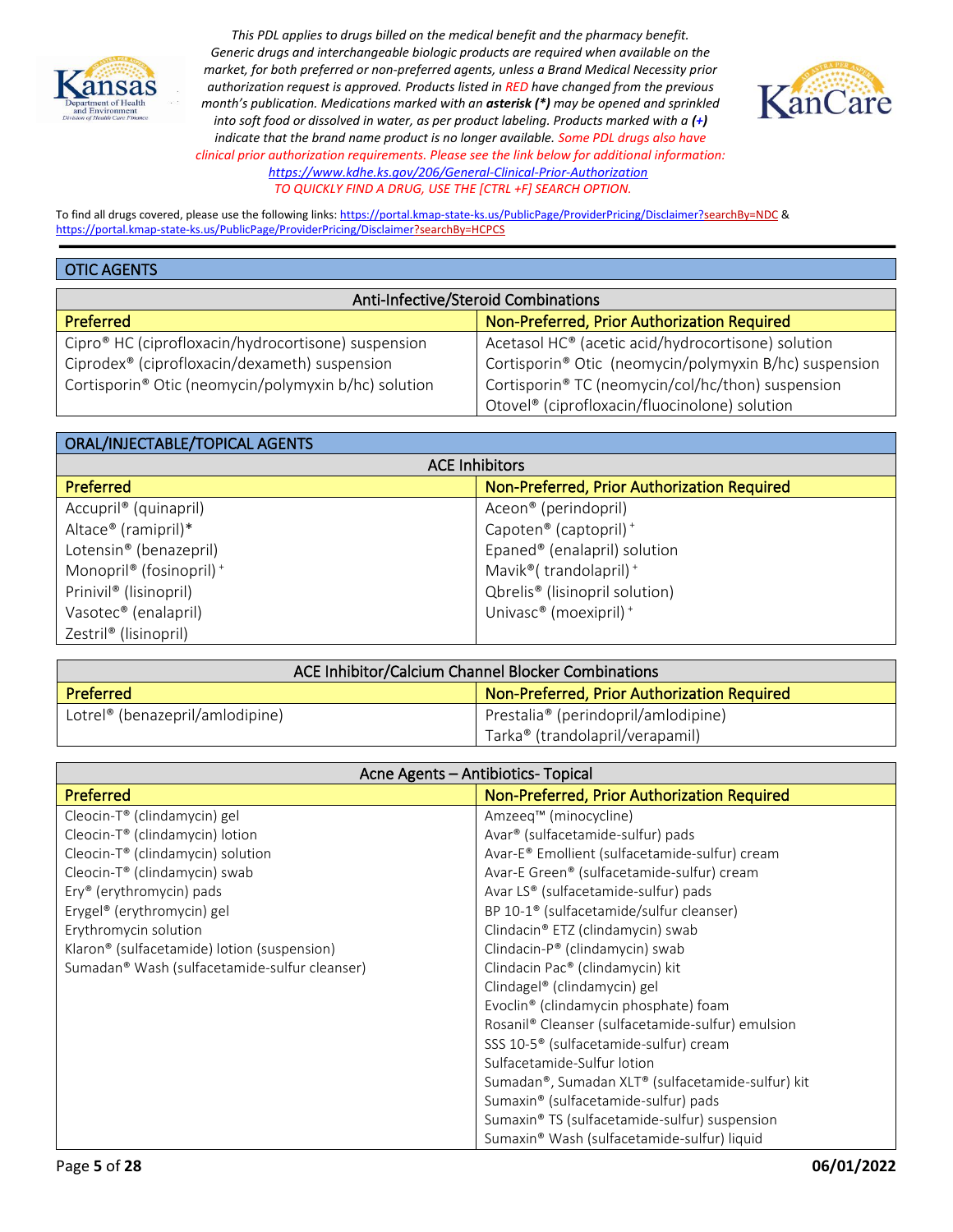



To find all drugs covered, please use the following links[: https://portal.kmap-state-ks.us/PublicPage/ProviderPricing/Disclaimer?searchBy=NDC](https://gcc02.safelinks.protection.outlook.com/?url=https%3A%2F%2Fportal.kmap-state-ks.us%2FPublicPage%2FProviderPricing%2FDisclaimer%3FsearchBy%3DNDC&data=05%7C01%7CAnnette.Grant%40ks.gov%7C6f4aebcb031b435185ba08da230f44a4%7Cdcae8101c92d480cbc43c6761ccccc5a%7C0%7C0%7C637860846518740425%7CUnknown%7CTWFpbGZsb3d8eyJWIjoiMC4wLjAwMDAiLCJQIjoiV2luMzIiLCJBTiI6Ik1haWwiLCJXVCI6Mn0%3D%7C3000%7C%7C%7C&sdata=%2BXsuKC2nc0YmtNHpO99rzQ%2BQejtaivQaJCOCpNK%2BVgo%3D&reserved=0) & <https://portal.kmap-state-ks.us/PublicPage/ProviderPricing/Disclaimer?searchBy=HCPCS>

| Acne Agents - Combination Agents- Topical            |                                                        |
|------------------------------------------------------|--------------------------------------------------------|
| <b>Preferred</b>                                     | Non-Preferred, Prior Authorization Required            |
| Duac <sup>®</sup> (benzoyl peroxide-clindamycin) gel | Acanya <sup>®</sup> (benzoyl peroxide-clindamycin) gel |
| Epiduo <sup>®</sup> (benzoyl peroxide-adapalene) gel | Aktipak® (benzoyl peroxide-erythromycin) gel           |
|                                                      | Benzaclin® (benzoyl peroxide - clindamycin) gel        |
|                                                      | Benzamycin® (benzoyl peroxide-erythromycin) gel        |
|                                                      | Epiduo <sup>®</sup> Forte (adapalene/benzoyl peroxide) |
|                                                      | Neuac <sup>®</sup> (clindamycin/benzoyl peroxide)      |
|                                                      | Onexton® (benzoyl peroxide-clindamycin) gel            |
|                                                      | Veltin <sup>®</sup> (clindamycin-tretinoin)            |
|                                                      | Ziana® (clindamycin-tretinoin)                         |

| Acne Agents – Isotretinoin Products  |                                             |
|--------------------------------------|---------------------------------------------|
| <b>Preferred</b>                     | Non-Preferred, Prior Authorization Required |
| Amnesteem™ (isotretinoin)            | Absorica™ (isotretinoin)                    |
| Claravis <sup>™</sup> (isotretinoin) | Absorica™ LD (isotretinoin)                 |
| Myorisan™ (isotretinoin)             |                                             |
| Zenatane <sup>™</sup> (isotretinoin) |                                             |

| Acne Agents - Other - Topical        |                                             |
|--------------------------------------|---------------------------------------------|
| <b>Preferred</b>                     | Non-Preferred, Prior Authorization Required |
| Aczone <sup>®</sup> (dapsone) 5% gel | Aczone® (dapsone) 7.5% gel                  |
|                                      | Azelex <sup>®</sup> (azelaic acid) cream    |
|                                      | Winlevi® (Clascoterone) cream               |

| Acne Agents - Retinoids- Topical             |                                             |
|----------------------------------------------|---------------------------------------------|
| Preferred                                    | Non-Preferred, Prior Authorization Required |
| Atralin® (tretinoin) gel                     | Aklief (trifarotene) cream                  |
| Avita® (tretinoin) gel                       | Altreno <sup>™</sup> (tretinoin) lotion     |
| Differin® (adapalene) 0.1% and 0.3% gel tube | Arazlo <sup>™</sup> (tazarotene) lotion     |
| Retin-A® (tretinoin) cream                   | Avita® (tretinoin) cream                    |
| Retin-A® (tretinoin) 0.01% gel               | Differin® (adapalene) cream                 |
| Tazorac <sup>®</sup> (tazarotene) cream      | Differin® (adapalene) 0.3% gel pump         |
| Tazorac <sup>®</sup> (tazarotene) gel        | Differin® (adapalene) lotion                |
|                                              | Differin® (adapalene) 0.1% solution         |
|                                              | Fabior® (tazarotene) foam                   |
|                                              | Retin-A® Micro (tretinoin) gel              |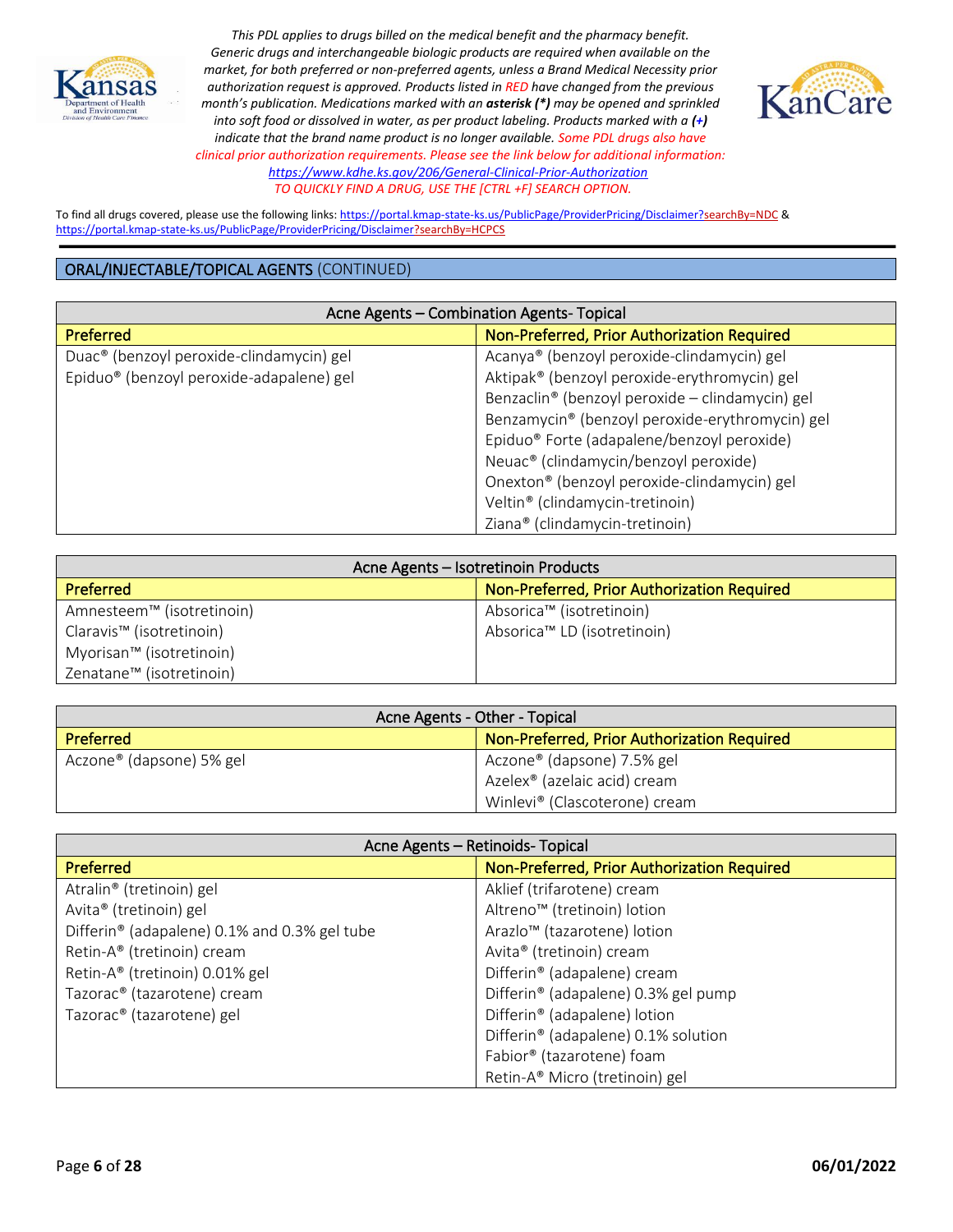



To find all drugs covered, please use the following links[: https://portal.kmap-state-ks.us/PublicPage/ProviderPricing/Disclaimer?searchBy=NDC](https://gcc02.safelinks.protection.outlook.com/?url=https%3A%2F%2Fportal.kmap-state-ks.us%2FPublicPage%2FProviderPricing%2FDisclaimer%3FsearchBy%3DNDC&data=05%7C01%7CAnnette.Grant%40ks.gov%7C6f4aebcb031b435185ba08da230f44a4%7Cdcae8101c92d480cbc43c6761ccccc5a%7C0%7C0%7C637860846518740425%7CUnknown%7CTWFpbGZsb3d8eyJWIjoiMC4wLjAwMDAiLCJQIjoiV2luMzIiLCJBTiI6Ik1haWwiLCJXVCI6Mn0%3D%7C3000%7C%7C%7C&sdata=%2BXsuKC2nc0YmtNHpO99rzQ%2BQejtaivQaJCOCpNK%2BVgo%3D&reserved=0) & <https://portal.kmap-state-ks.us/PublicPage/ProviderPricing/Disclaimer?searchBy=HCPCS>

| Acne Agents-Tetracyclines - Oral |                                                           |
|----------------------------------|-----------------------------------------------------------|
| Preferred                        | Non-Preferred, Prior Authorization Required               |
| Generic Demeclocycline           | Brand Acticlate® (doxycycline hyclate)                    |
| Generic Doxycycline              | Brand Avidoxy® (doxycycline monohydrate)                  |
| Generic Minocycline              | Brand CoreMino <sup>™</sup> (minocycline)                 |
| Generic Tetracycline             | Brand Doryx® and Doryx® MPC (doxycycline hyclate)         |
|                                  | Brand Minolira™ (minocycline)                             |
|                                  | Brand Morgidox <sup>®</sup> (doxycycline hyclate)         |
|                                  | Brand Seysara <sup>™</sup> (sarecycline)                  |
|                                  | Brand Solodyn <sup>®</sup> (minocycline)                  |
|                                  | Brand Targadox® (doxycycline hyclate)                     |
|                                  | Brand Vibramycin® (doxycycline calc./hyclate/monohydrate) |
|                                  | Brand Ximino <sup>™</sup> (minocycline)                   |

| <b>Actinic Keratosis Agents</b>    |                                             |
|------------------------------------|---------------------------------------------|
| <b>Preferred</b>                   | Non-Preferred, Prior Authorization Required |
| Efudex <sup>®</sup> (fluorouracil) | Carac <sup>®</sup> (fluorouracil)           |
|                                    | Picato <sup>®</sup> (ingenol mebutate)      |
|                                    | Solaraze 3% (diclofenac sodium) + gel       |
|                                    | Tolak <sup>®</sup> (fluorouracil)           |

| ADHD - Amphetamine Type                          |                                              |
|--------------------------------------------------|----------------------------------------------|
| <b>Preferred</b>                                 | Non-Preferred, Prior Authorization Required  |
| Adderall® (dextroamphetamine/amphetamine)        | Adzenys XR-ODT <sup>™</sup> (amphetamine ER) |
| Adderall XR® (dextroamphetamine/amphetamine ER)* | Desoxyn® (methamphetamine)                   |
| Dexedrine® (dextroamphetamine) tabs              | Dyanavel <sup>®</sup> XR (amphetamine ER)    |
| Dexedrine® ER (dextroamphetamine ER) caps        | Evekeo <sup>®</sup> (amphetamine)            |
| Dextrostat® (dextroamphetamine) <sup>+</sup>     | Evekeo <sup>®</sup> ODT                      |
| Vyvanse® (lisdexamfetamine)*                     | Mydayis® (dextroamphetamine/amphetamine)     |
|                                                  | Procentra® (dextroamphetamine)               |
|                                                  | Zenzedi® (dextroamphetamine) BRAND only      |
|                                                  |                                              |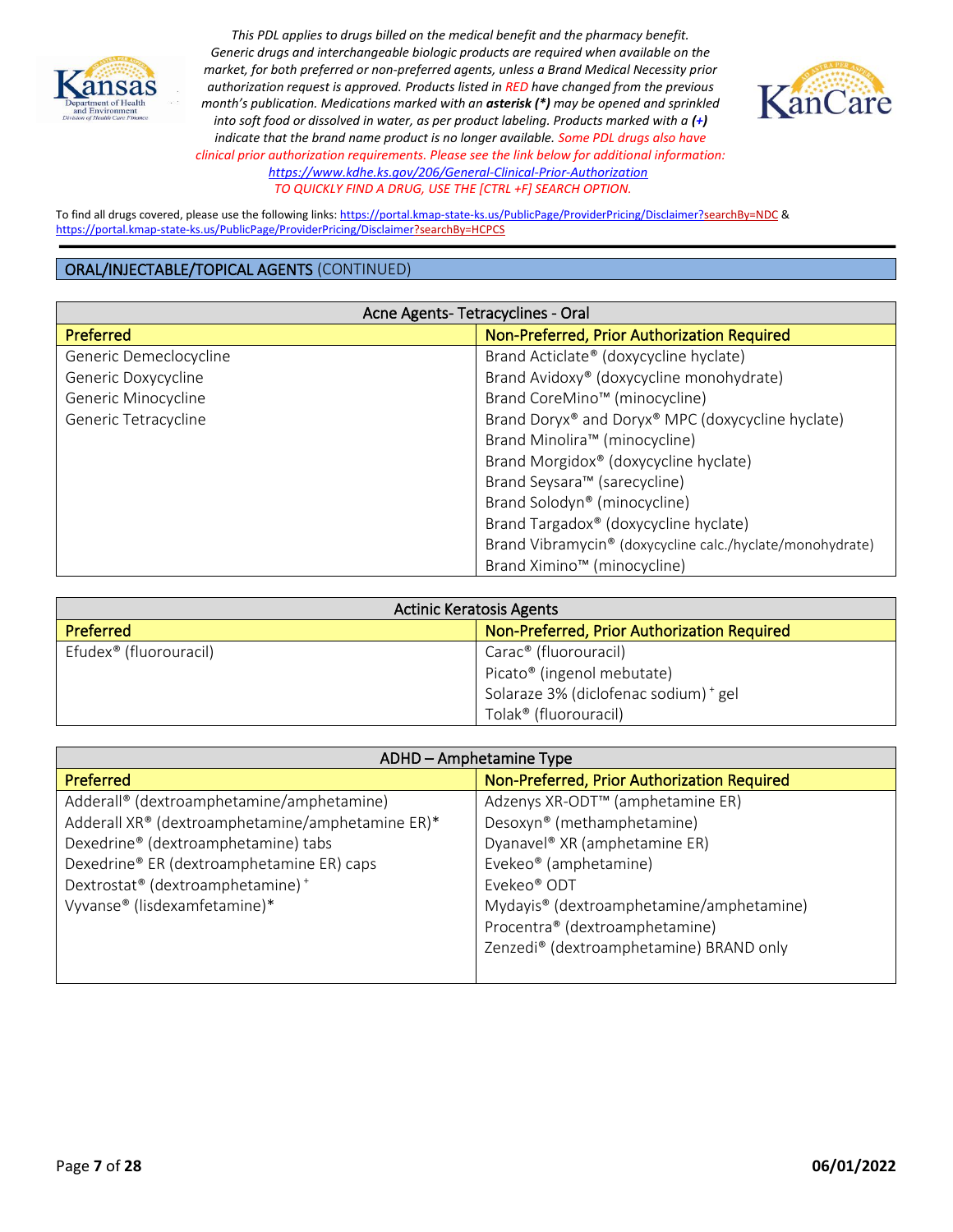



To find all drugs covered, please use the following links[: https://portal.kmap-state-ks.us/PublicPage/ProviderPricing/Disclaimer?searchBy=NDC](https://gcc02.safelinks.protection.outlook.com/?url=https%3A%2F%2Fportal.kmap-state-ks.us%2FPublicPage%2FProviderPricing%2FDisclaimer%3FsearchBy%3DNDC&data=05%7C01%7CAnnette.Grant%40ks.gov%7C6f4aebcb031b435185ba08da230f44a4%7Cdcae8101c92d480cbc43c6761ccccc5a%7C0%7C0%7C637860846518740425%7CUnknown%7CTWFpbGZsb3d8eyJWIjoiMC4wLjAwMDAiLCJQIjoiV2luMzIiLCJBTiI6Ik1haWwiLCJXVCI6Mn0%3D%7C3000%7C%7C%7C&sdata=%2BXsuKC2nc0YmtNHpO99rzQ%2BQejtaivQaJCOCpNK%2BVgo%3D&reserved=0) & <https://portal.kmap-state-ks.us/PublicPage/ProviderPricing/Disclaimer?searchBy=HCPCS>

| ADHD - Methylphenidate Type                   |                                                      |
|-----------------------------------------------|------------------------------------------------------|
| <b>Preferred</b>                              | Non-Preferred, Prior Authorization Required          |
| Concerta® (methylphenidate ER)                | Adhansia XR (methylphenidate)*                       |
| Focalin® (dexmethylphenidate)                 | Aptensio XR® (methylphenidate ER)*                   |
| Focalin® XR (dexmethylphenidate ER)*          | Azstarys™ (serdexmethylphenidate/dexmethylphenidate) |
| Metadate CD® (methylphenidate 30/70)* +       | Cotempla XR-ODT <sup>™</sup> (methylphenidate)       |
| Metadate® ER (methylphenidate ER)             | Jornay PM™ (methylphenidate ER)*                     |
| Methylin Solution® (methylphenidate)          | Methylin (methylphenidate) <sup>+</sup> Chewable®    |
| Quillichew ER™ (methylphenidate ER)           | Relexxii <sup>™</sup> (methylphenidate ER)           |
| Quillivant XR® (methylphenidate ER)           |                                                      |
| Ritalin <sup>®</sup> (methylphenidate)        |                                                      |
| Ritalin LA® (methylphenidate 50/50)           |                                                      |
| Ritalin SR® (methylphenidate ER) <sup>+</sup> |                                                      |

| ADHD - Miscellaneous Type    |                                             |
|------------------------------|---------------------------------------------|
| <b>Preferred</b>             | Non-Preferred, Prior Authorization Required |
| Catapres (clonidine) tabs    |                                             |
| Intuniv (guanfacine) tabs    |                                             |
| Kapvay (clonidine ER) tabs   |                                             |
| Strattera (atomoxetine) caps |                                             |
| Tenex (guanfacine) tabs+     |                                             |

| <b>Adjunct Anti-epileptics</b>               |                                             |
|----------------------------------------------|---------------------------------------------|
| <b>Preferred</b>                             | Non-Preferred, Prior Authorization Required |
| Keppra® (levetiracetam)                      | Banzel <sup>®</sup> (rufinamide)            |
| Keppra® (levetiracetam) solution             | Fycompa® (perampanel)                       |
| Keppra XR® (levetiracetam XR) tabs           | Fycompa® (perampanel) suspension            |
| Lyrica <sup>®</sup> (pregabalin)             | Gabitril <sup>®</sup> (tiagabine)           |
| Lyrica®Solution (pregabalin)                 | Spritam® (levetiracetam)                    |
| Neurontin <sup>®</sup> (gabapentin)          | Sympazan®(clobazam)                         |
| Neurontin <sup>®</sup> (gabapentin) solution |                                             |
| Zonegran <sup>®</sup> (zonisamide)           |                                             |
| Onfi <sup>®</sup> (clobazam) suspension      |                                             |
| Onfi <sup>®</sup> (clobazam)* tabs           |                                             |

| 5-Alpha Reductase Inhibitors                             |  |
|----------------------------------------------------------|--|
| Preferred<br>Non-Preferred, Prior Authorization Required |  |
| Avodart®(dutasteride)                                    |  |
| Proscar <sup>®</sup> (finasteride)                       |  |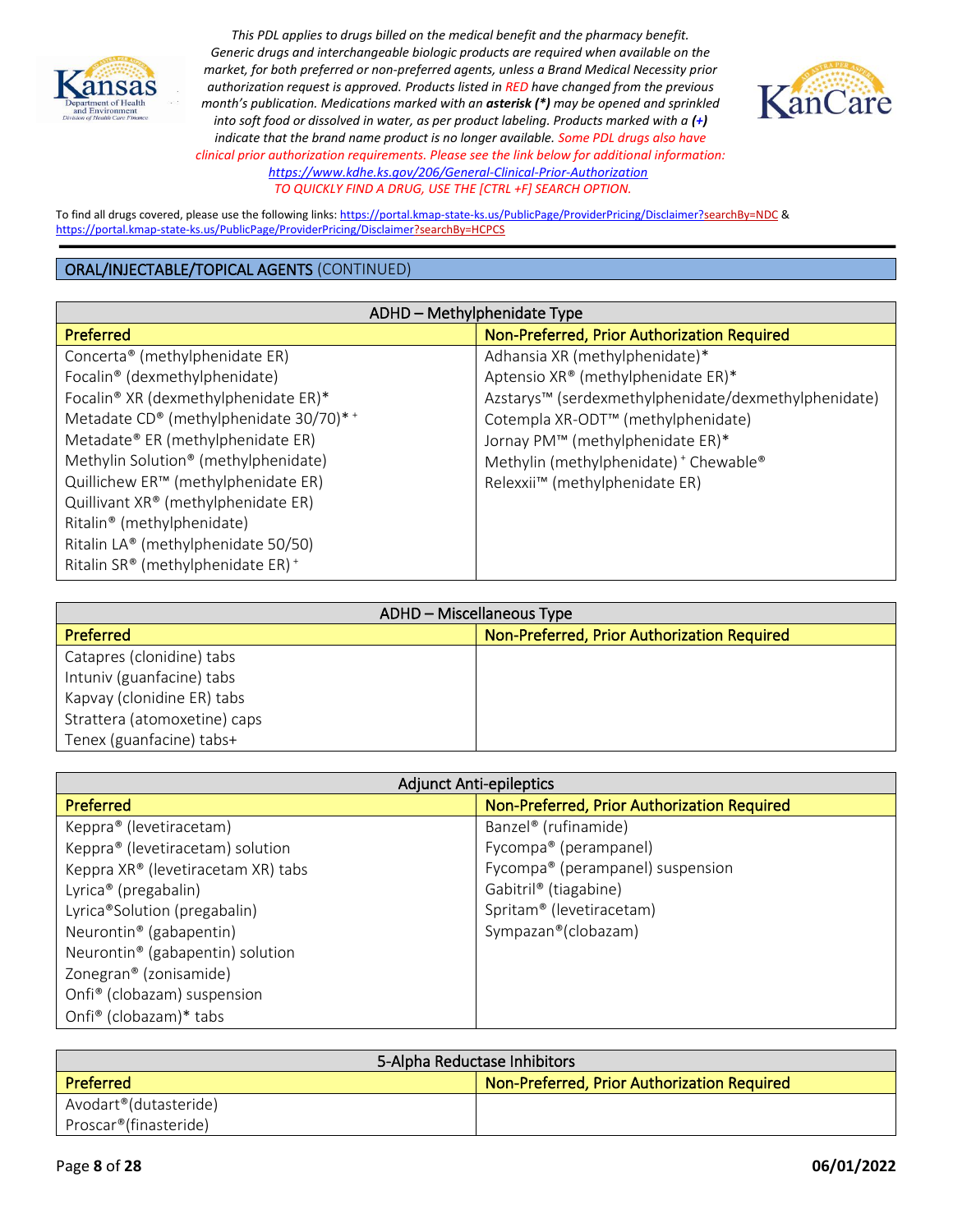



To find all drugs covered, please use the following links[: https://portal.kmap-state-ks.us/PublicPage/ProviderPricing/Disclaimer?searchBy=NDC](https://gcc02.safelinks.protection.outlook.com/?url=https%3A%2F%2Fportal.kmap-state-ks.us%2FPublicPage%2FProviderPricing%2FDisclaimer%3FsearchBy%3DNDC&data=05%7C01%7CAnnette.Grant%40ks.gov%7C6f4aebcb031b435185ba08da230f44a4%7Cdcae8101c92d480cbc43c6761ccccc5a%7C0%7C0%7C637860846518740425%7CUnknown%7CTWFpbGZsb3d8eyJWIjoiMC4wLjAwMDAiLCJQIjoiV2luMzIiLCJBTiI6Ik1haWwiLCJXVCI6Mn0%3D%7C3000%7C%7C%7C&sdata=%2BXsuKC2nc0YmtNHpO99rzQ%2BQejtaivQaJCOCpNK%2BVgo%3D&reserved=0) & <https://portal.kmap-state-ks.us/PublicPage/ProviderPricing/Disclaimer?searchBy=HCPCS>

| ORAL/INJECTABLE/TOPICAL AGENTS (CONTINUED) |                                             |
|--------------------------------------------|---------------------------------------------|
| Alpha glucosidase Inhibitors               |                                             |
| Preferred                                  | Non-Preferred, Prior Authorization Required |
| Precose <sup>®</sup> (acarbose)            | Glyset <sup>®</sup> (miglitol)              |

| <b>Anaphylaxis Agents</b>                               |                                             |
|---------------------------------------------------------|---------------------------------------------|
| <b>Preferred</b>                                        | Non-Preferred, Prior Authorization Required |
| Adrenaclick <sup>® +</sup> (epinephrine) auto injection | Symjepi®(epinephrine) <sup>+</sup>          |
| Epinephrine auto injection                              |                                             |
| Epipen <sup>®</sup> (epinephrine) auto injection        |                                             |
| Epipen $Jr^*$ (epinephrine) auto injection              |                                             |

| <b>Androgenic Agents</b>                    |                                                |
|---------------------------------------------|------------------------------------------------|
| Preferred                                   | Non-Preferred, Prior Authorization Required    |
| Androgel® (testosterone)                    | Androderm <sup>®</sup> (testosterone)          |
| Depo-Testosterone® (testosterone cypionate) | Android® (methyltestosterone)                  |
| Vogelxo® (testosterone)                     | Aveed® (testosterone undecanoate)              |
|                                             | Axiron <sup>®</sup> (testosterone)             |
|                                             | Fortesta® (testosterone)                       |
|                                             | Jatenzo <sup>®</sup> (testosterone)            |
|                                             | Methitest <sup>®</sup> (methyltestosterone)    |
|                                             | Natesto® (testosterone)                        |
|                                             | Oxandrin® (oxandrolone)                        |
|                                             | Striant <sup>®</sup> (testosterone)            |
|                                             | Testim® (testosterone)                         |
|                                             | Testred® (methyltestosterone)                  |
|                                             | Tlando <sup>®</sup> (testosterone undecanoate) |
|                                             | Xyosted™ (testosterone)                        |

| Anticoagulants                     |                                             |
|------------------------------------|---------------------------------------------|
| <b>Preferred</b>                   | Non-Preferred, Prior Authorization Required |
| Coumadin <sup>®</sup> (warfarin)   | Bevyxxa® (betrixaban)                       |
| Eliquis <sup>®</sup> (apixaban)    | Savaysa® (edoxaban)                         |
| Pradaxa® (dabigatran)              |                                             |
| Xarelto <sup>®</sup> (rivaroxaban) |                                             |

| <b>Anti-Constipation Agents</b>     |                                             |
|-------------------------------------|---------------------------------------------|
| <b>Preferred</b>                    | Non-Preferred, Prior Authorization Required |
| Amitiza®(lubiprostone)              | ■ Motegrity <sup>™</sup> (prucalopride)     |
| Linzess <sup>®</sup> (linaclotide)* | Trulance®(plecanatide)                      |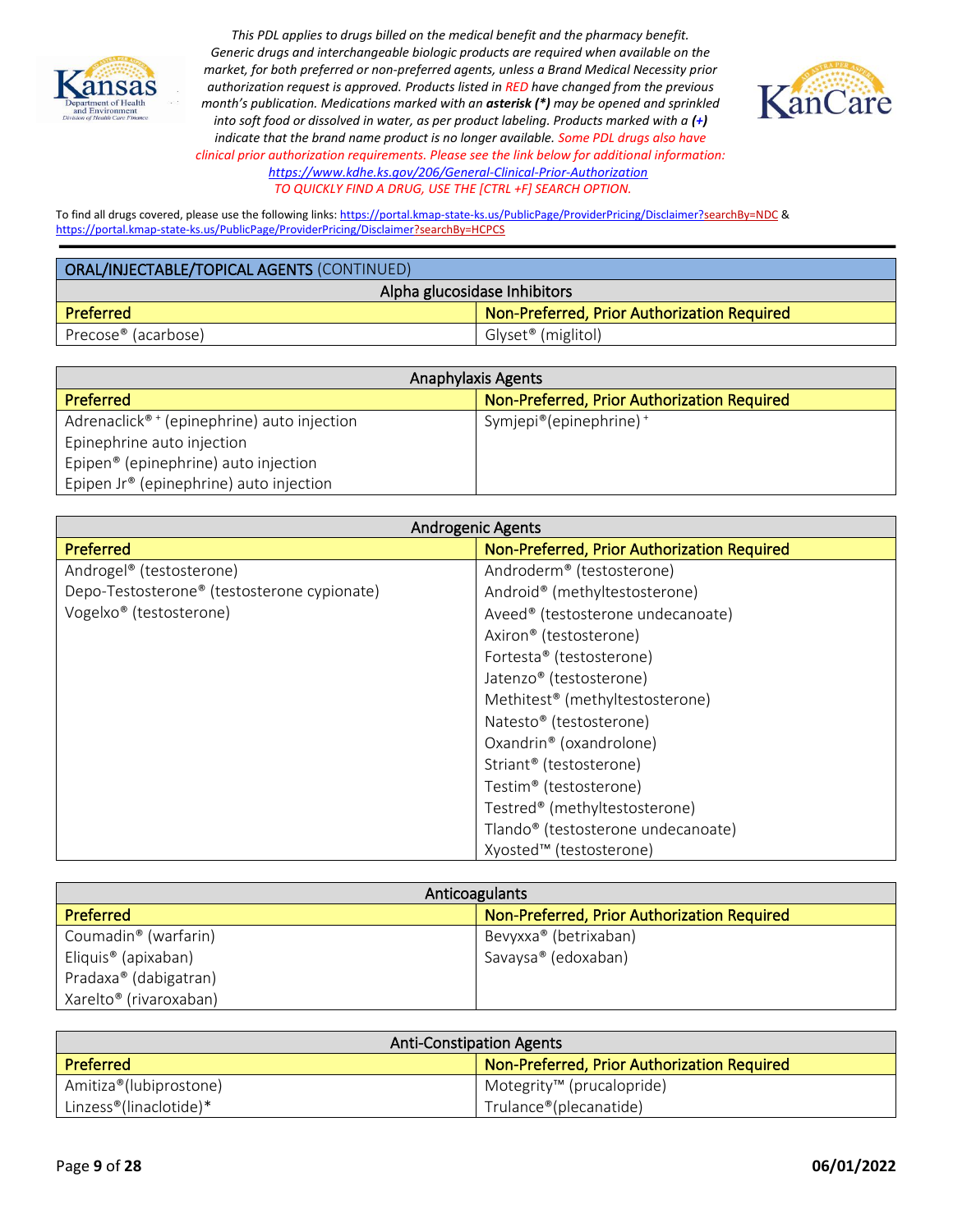



To find all drugs covered, please use the following links[: https://portal.kmap-state-ks.us/PublicPage/ProviderPricing/Disclaimer?searchBy=NDC](https://gcc02.safelinks.protection.outlook.com/?url=https%3A%2F%2Fportal.kmap-state-ks.us%2FPublicPage%2FProviderPricing%2FDisclaimer%3FsearchBy%3DNDC&data=05%7C01%7CAnnette.Grant%40ks.gov%7C6f4aebcb031b435185ba08da230f44a4%7Cdcae8101c92d480cbc43c6761ccccc5a%7C0%7C0%7C637860846518740425%7CUnknown%7CTWFpbGZsb3d8eyJWIjoiMC4wLjAwMDAiLCJQIjoiV2luMzIiLCJBTiI6Ik1haWwiLCJXVCI6Mn0%3D%7C3000%7C%7C%7C&sdata=%2BXsuKC2nc0YmtNHpO99rzQ%2BQejtaivQaJCOCpNK%2BVgo%3D&reserved=0) & <https://portal.kmap-state-ks.us/PublicPage/ProviderPricing/Disclaimer?searchBy=HCPCS>

| Anti-Constipation Agents - Opioid Induced |                                              |
|-------------------------------------------|----------------------------------------------|
| <b>Preferred</b>                          | Non-Preferred, Prior Authorization Required  |
| Amitiza <sup>®</sup> (lubiprostone)       | Relistor® (methylnaltrexone) (tabs and inj.) |
|                                           | Movantik <sup>®</sup> (naloxegol)            |
|                                           | Symproic <sup>®</sup> (naldemedine)          |

| Antidepressants - SNRIs                       |                                                |
|-----------------------------------------------|------------------------------------------------|
| <b>Preferred</b>                              | Non-Preferred, Prior Authorization Required    |
| Cymbalta® (duloxetine)                        | Drizalma (duloxetine) Sprinkle*                |
| Effexor® (venlafaxine)+                       | Effexor® XR (venlafaxine ER) <sup>+</sup> tabs |
| Effexor <sup>®</sup> XR (venlafaxine ER) caps | Fetzima <sup>®</sup> (levomilnacipran)         |
| Pristiq <sup>®</sup> (desvenlafaxine)         | Khedezla®+ (desvenlafaxine ER)                 |
|                                               | Savella <sup>®</sup> (milnacipran)             |

| Antidepressants - SSRIs                     |                                                        |
|---------------------------------------------|--------------------------------------------------------|
| Preferred                                   | Non-Preferred, Prior Authorization Required            |
| Celexa <sup>®</sup> (citalopram) tabs       | Celexa <sup>®</sup> (citalopram) <sup>+</sup> solution |
| Lexapro® (escitalopram) tabs                | Citalopram caps                                        |
| Luvox® (fluvoxamine) + tabs                 | Lexapro <sup>®</sup> (escitalopram) $*$ solution       |
| Paxil <sup>®</sup> (paroxetine) tabs        | Luvox CR® (fluvoxamine CR) <sup>+</sup> caps           |
| Prozac <sup>®</sup> (fluoxetine) caps       | Paxil ® (paroxetine) solution                          |
| Prozac <sup>®</sup> (fluoxetine) + solution | Paxil CR® (paroxetine CR) tabs                         |
| Zoloft <sup>®</sup> (sertraline) tabs       | Pexeva <sup>®</sup> (paroxetine) tabs                  |
|                                             | Prozac <sup>®</sup> (fluoxetine) <sup>+</sup> tabs     |
|                                             | Prozac Weekly® (fluoxetine) + caps                     |
|                                             | Sertraline caps                                        |
|                                             | Zoloft <sup>®</sup> (sertraline) solution              |

| Antidepressants - Tricyclics              |                                                            |
|-------------------------------------------|------------------------------------------------------------|
| Preferred                                 | Non-Preferred, Prior Authorization Required                |
| Anafranil <sup>®</sup> (clomipramine)     | Amoxapine                                                  |
| Doxepin caps and solution                 | Pamelor <sup>®</sup> (nortriptyline) <sup>+</sup> solution |
| Elavil <sup>®</sup> (amitriptyline)       | Surmontil <sup>®</sup> (trimipramine)                      |
| Norpramin <sup>®</sup> (desipramine)      | Tofranil-PM® (imipramine) <sup>+</sup>                     |
| Pamelor <sup>®</sup> (nortriptyline) caps | Vivactil <sup>®</sup> (protriptyline) <sup>+</sup>         |
| Tofranil <sup>®</sup> (imipramine)        |                                                            |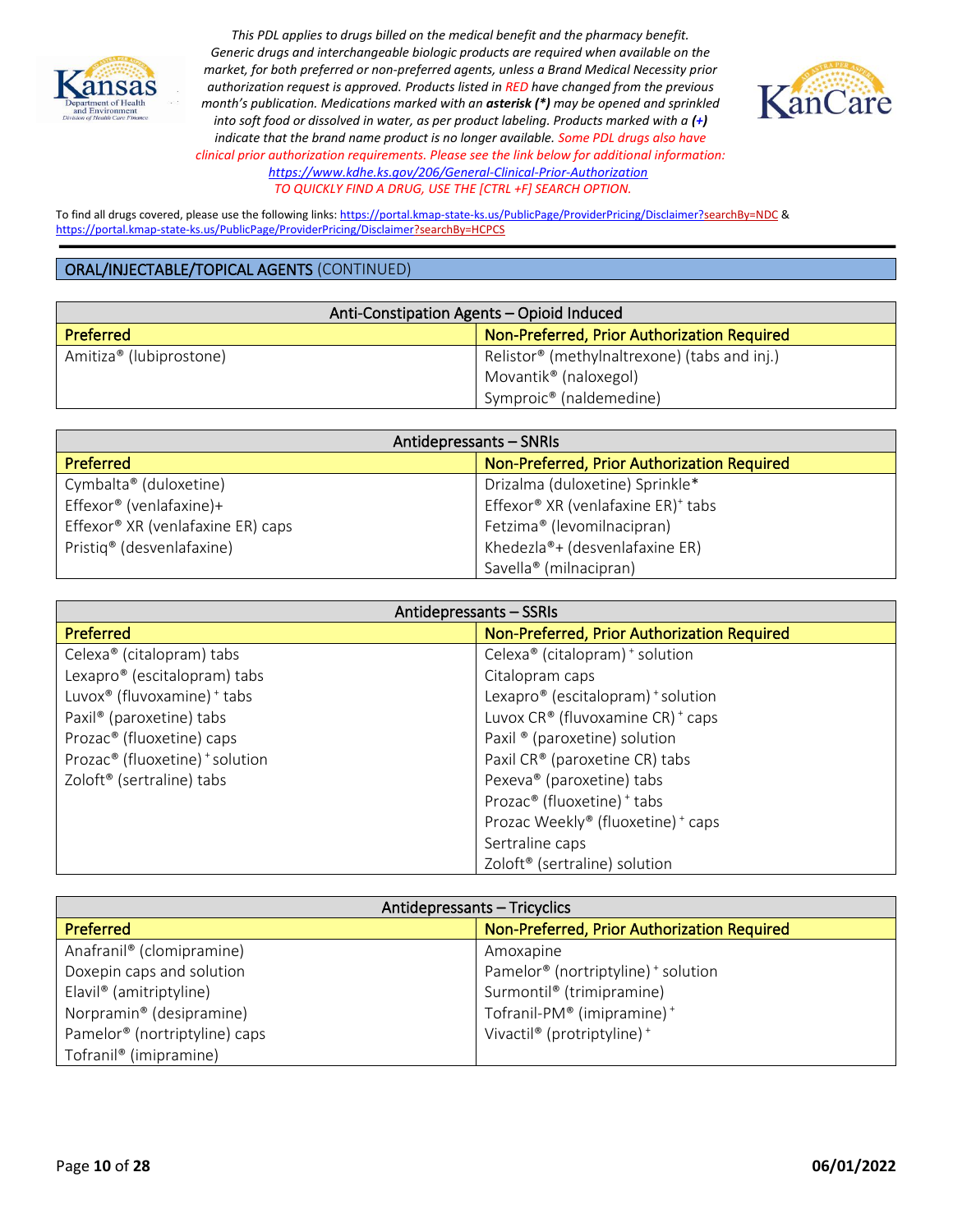



To find all drugs covered, please use the following links[: https://portal.kmap-state-ks.us/PublicPage/ProviderPricing/Disclaimer?searchBy=NDC](https://gcc02.safelinks.protection.outlook.com/?url=https%3A%2F%2Fportal.kmap-state-ks.us%2FPublicPage%2FProviderPricing%2FDisclaimer%3FsearchBy%3DNDC&data=05%7C01%7CAnnette.Grant%40ks.gov%7C6f4aebcb031b435185ba08da230f44a4%7Cdcae8101c92d480cbc43c6761ccccc5a%7C0%7C0%7C637860846518740425%7CUnknown%7CTWFpbGZsb3d8eyJWIjoiMC4wLjAwMDAiLCJQIjoiV2luMzIiLCJBTiI6Ik1haWwiLCJXVCI6Mn0%3D%7C3000%7C%7C%7C&sdata=%2BXsuKC2nc0YmtNHpO99rzQ%2BQejtaivQaJCOCpNK%2BVgo%3D&reserved=0) & <https://portal.kmap-state-ks.us/PublicPage/ProviderPricing/Disclaimer?searchBy=HCPCS>

| <b>Anti-Diarrheal Agents</b>      |                                             |  |
|-----------------------------------|---------------------------------------------|--|
| <b>Preferred</b>                  | Non-Preferred, Prior Authorization Required |  |
| Lotronex <sup>®</sup> (alosetron) | Viberzi®(eluxadoline)                       |  |
|                                   | Xermelo®(telotristat)                       |  |
| <b>Anti-emetics Cannabinoid</b>   |                                             |  |
| <b>Preferred</b>                  | Non-Preferred, Prior Authorization Required |  |
|                                   |                                             |  |
| Marinol <sup>®</sup> (dronabinol) | Cesamet <sup>®</sup> (nabilone)             |  |

| Anti-emetics Serotonin 5HT <sub>3</sub> Antagonists |                                             |
|-----------------------------------------------------|---------------------------------------------|
| <b>Preferred</b>                                    | Non-Preferred, Prior Authorization Required |
| Zofran® (ondansetron)                               | Anzemet <sup>®</sup> (dolasetron)           |
| Zofran ODT <sup>®</sup> (ondansetron)               | Kytril® (granisetron) <sup>+</sup>          |
|                                                     | Sancuso <sup>®</sup> (granisetron)          |
|                                                     | Zuplenz <sup>®</sup> (ondansetron)          |

| Antihistamines - Non-Sedating                    |                                                                      |
|--------------------------------------------------|----------------------------------------------------------------------|
| Preferred                                        | Non-Preferred, Prior Authorization Required                          |
| Allegra® (fexofenadine)                          | Allegra® ODT (fexofenadine)                                          |
| Claritin <sup>®</sup> (loratadine)               | Clarinex® (desloratadine)                                            |
| Claritin 24-hr Allergy <sup>®</sup> (loratadine) | Claritin RediTabs <sup>®</sup> (loratadine)                          |
| Claritin Hives Relief® (loratadine)              | Xyzal® (levocetirizine) + solution                                   |
| Claritin <sup>®</sup> (loratadine) syrup         | Zyrtec <sup>®</sup> (cetirizine) chewable & oral disintegrating tabs |
| Xyzal® (levocetirizine) + tabs                   | The following drugs are covered for KBH only:                        |
| Zyrtec® (cetirizine) syrup & regular tabs        | Allegra-D® (fexofenadine/pseudoephedrine)                            |
|                                                  | Allegra-D24 <sup>®</sup> (fexofenadine/pseudoephedrine)              |
|                                                  | Clarinex-D 12-hour® (desloratadine/pseudoephedrine)                  |
|                                                  | Clarinex-D 24-hour <sup>®</sup> (desloratadine/pseudoephedrine)      |

| Anti-Viral – Herpes                                       |                                                |
|-----------------------------------------------------------|------------------------------------------------|
| <b>Preferred</b>                                          | Non-Preferred, Prior Authoriation Required     |
| altrex <sup>®</sup> (valacyclovir)                        | Famvir <sup>®</sup> (famciclovir) <sup>+</sup> |
| Zovirax <sup>®</sup> (acyclovir) (oral dosage forms only) | Sitavig <sup>®</sup> (acyclovir) <sup>+</sup>  |
|                                                           |                                                |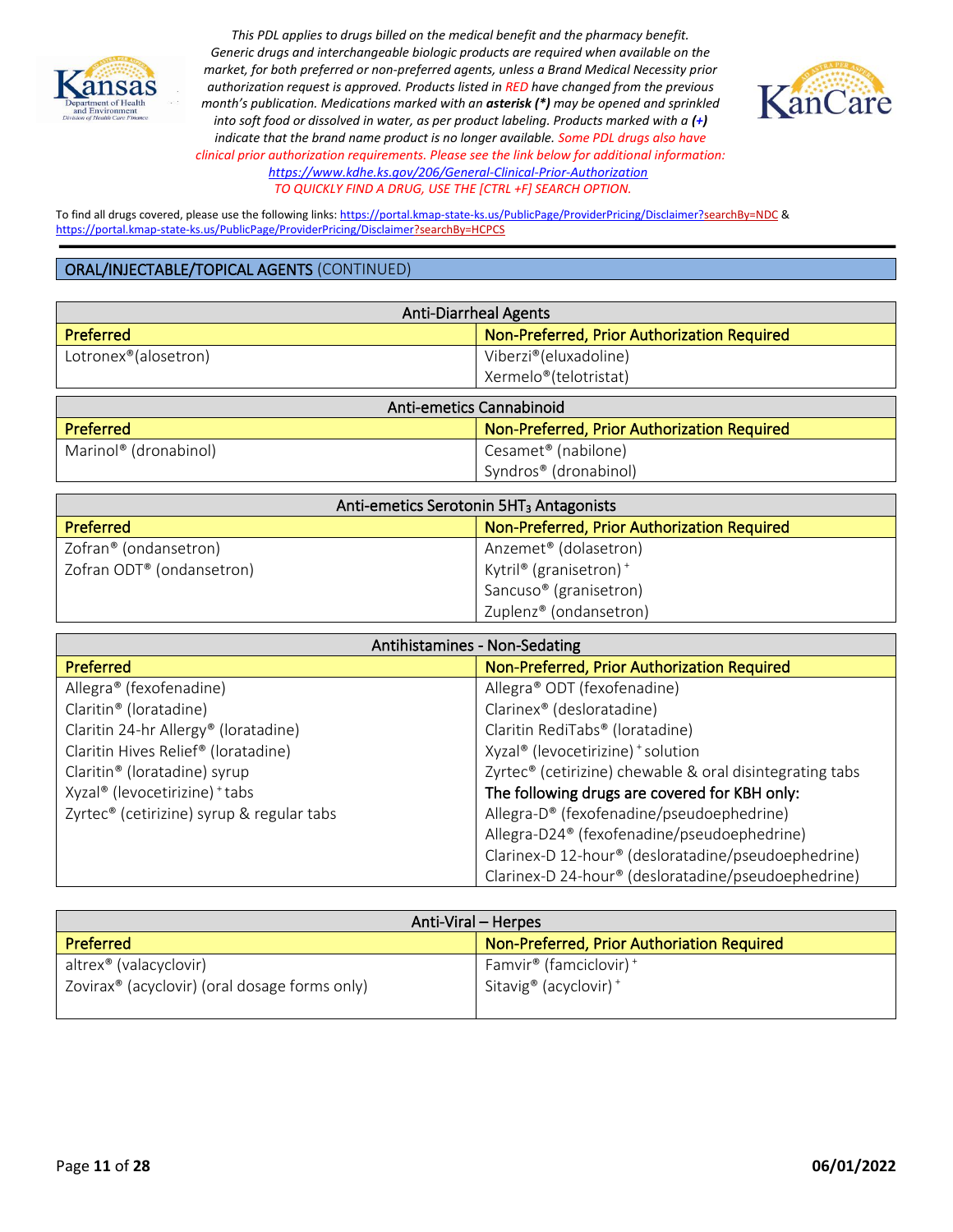



To find all drugs covered, please use the following links[: https://portal.kmap-state-ks.us/PublicPage/ProviderPricing/Disclaimer?searchBy=NDC](https://gcc02.safelinks.protection.outlook.com/?url=https%3A%2F%2Fportal.kmap-state-ks.us%2FPublicPage%2FProviderPricing%2FDisclaimer%3FsearchBy%3DNDC&data=05%7C01%7CAnnette.Grant%40ks.gov%7C6f4aebcb031b435185ba08da230f44a4%7Cdcae8101c92d480cbc43c6761ccccc5a%7C0%7C0%7C637860846518740425%7CUnknown%7CTWFpbGZsb3d8eyJWIjoiMC4wLjAwMDAiLCJQIjoiV2luMzIiLCJBTiI6Ik1haWwiLCJXVCI6Mn0%3D%7C3000%7C%7C%7C&sdata=%2BXsuKC2nc0YmtNHpO99rzQ%2BQejtaivQaJCOCpNK%2BVgo%3D&reserved=0) & <https://portal.kmap-state-ks.us/PublicPage/ProviderPricing/Disclaimer?searchBy=HCPCS>

| <b>ARBs</b>                                       |                                             |
|---------------------------------------------------|---------------------------------------------|
| Preferred                                         | Non-Preferred, Prior Authorization Required |
| Avalide® (irbesartan/HCTZ)                        | Atacand <sup>®</sup> (candesartan)          |
| Avapro <sup>®</sup> (irbesartan)                  | Atacand HCT® (candesartan/HCTZ)             |
| Benicar <sup>®</sup> (12 lmesartan)               | Edarbi® (azilsartan medoxomil)              |
| Benicar HCT® (12Imesartan/HCTZ)                   |                                             |
| Cozaar <sup>®</sup> (losartan)                    |                                             |
| Diovan® (valsartan)                               |                                             |
| Diovan HCT® (valsartan/HCTZ)                      |                                             |
| Edarbyclor® (azilsartan medoxomil/chlorthalidone) |                                             |
| Entresto <sup>®</sup> (sacubitril/valsartan)      |                                             |
| Hyzaar <sup>®</sup> (losartan/HCTZ)               |                                             |
| Tribenzor® (olmesartan/amlodipine/HCTZ)           |                                             |

| ARB/Calcium Channel Blocker Combinations    |                                             |
|---------------------------------------------|---------------------------------------------|
| <b>Preferred</b>                            | Non-Preferred, Prior Authorization Required |
| Azor <sup>®</sup> (amlodipine/olmesartan)   | Twynsta® (amlodipine/telmisartan)           |
| Exforge <sup>®</sup> (amlodipine/valsartan) |                                             |

| Atopic Dermatitis Agents - Topical |                                             |
|------------------------------------|---------------------------------------------|
| Preferred                          | Non-Preferred, Prior Authorization Required |
| Eucrisa® (crisaborole)             | Elidel <sup>®</sup> (pimecrolimus)          |
| Protopic <sup>®</sup> (tacrolimus) | Opzelura™ (Ruxolitinib) cream               |

| <b>Beta-Blockers</b>                            |                                                         |
|-------------------------------------------------|---------------------------------------------------------|
| <b>Preferred</b>                                | Non-Preferred, Prior Authorization Required             |
| Betapace <sup>®</sup> (sotalol)                 | Blocadren® (timolol) <sup>+</sup>                       |
| Betapace AF <sup>®</sup> (sotalol AF)           | Byvalson® (nebivolol/valsartan)                         |
| Bystolic <sup>®</sup> (nebivolol)               | Coreg CR® (carvedilol CR)                               |
| Coreg <sup>®</sup> (carvedilol)                 | Corgard <sup>®</sup> (nadolol)                          |
| Inderal <sup>®</sup> (propranolol) <sup>+</sup> | Corzide® (nadolol/bendroflumethiazide)                  |
| Labetalol <sup>®</sup> (labetalol)              | Dutoprol® (metoprolol/HCTZ)                             |
| Lopressor <sup>®</sup> (metoprolol tartrate)    | Inderal® LA (propranolol XL)                            |
| Sectral® (acebutolol) <sup>+</sup>              | InnoPran® XL (propranolol XL)                           |
| Tenormin <sup>®</sup> (atenolol)                | Kapspargo <sup>™</sup> Sprinkle (metoprolol succinate)* |
| Toprol-XL® (metoprolol succinate)               | Kerlone <sup>®</sup> (betaxolol) <sup>+</sup>           |
| Zebeta <sup>®</sup> (bisoprolol) <sup>+</sup>   | Lopressor HCT® (metoprolol/HCTZ)                        |
| Ziac <sup>®</sup> (bisoprolol/HCTZ)             | Visken® (pindolol) <sup>+</sup>                         |
|                                                 |                                                         |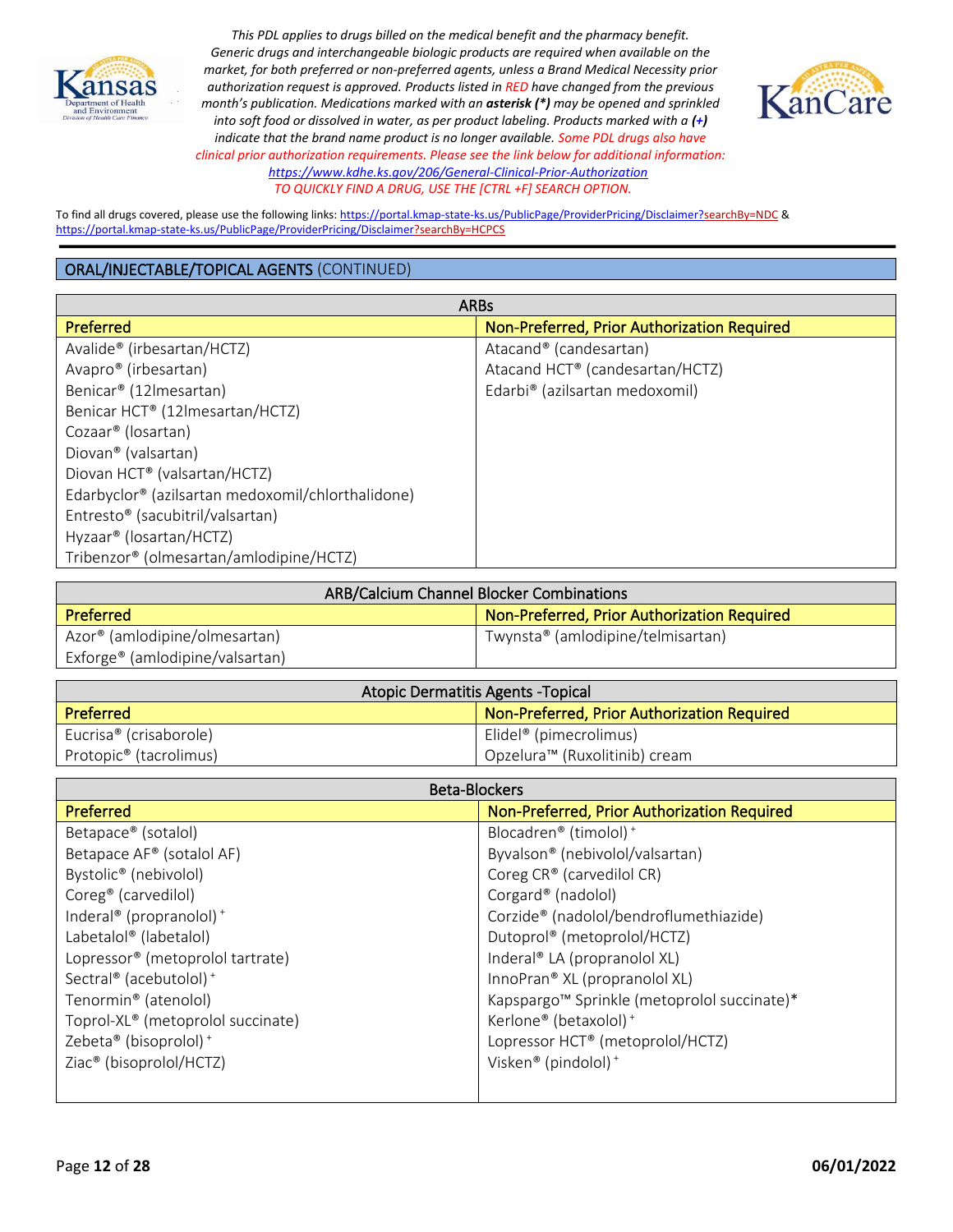



To find all drugs covered, please use the following links[: https://portal.kmap-state-ks.us/PublicPage/ProviderPricing/Disclaimer?searchBy=NDC](https://gcc02.safelinks.protection.outlook.com/?url=https%3A%2F%2Fportal.kmap-state-ks.us%2FPublicPage%2FProviderPricing%2FDisclaimer%3FsearchBy%3DNDC&data=05%7C01%7CAnnette.Grant%40ks.gov%7C6f4aebcb031b435185ba08da230f44a4%7Cdcae8101c92d480cbc43c6761ccccc5a%7C0%7C0%7C637860846518740425%7CUnknown%7CTWFpbGZsb3d8eyJWIjoiMC4wLjAwMDAiLCJQIjoiV2luMzIiLCJBTiI6Ik1haWwiLCJXVCI6Mn0%3D%7C3000%7C%7C%7C&sdata=%2BXsuKC2nc0YmtNHpO99rzQ%2BQejtaivQaJCOCpNK%2BVgo%3D&reserved=0) & <https://portal.kmap-state-ks.us/PublicPage/ProviderPricing/Disclaimer?searchBy=HCPCS>

| <b>Biguanides</b>                             |  |
|-----------------------------------------------|--|
| Non-Preferred, Prior Authorization Required   |  |
| Fortamet <sup>®</sup> (metformin ER)          |  |
| Glumetza® (metformin ER)                      |  |
| Riomet <sup>®</sup> (metformin) oral solution |  |
| Riomet <sup>®</sup> ER suspension             |  |
|                                               |  |

| <b>Bile Acid Sequestrants</b>                  |                                                    |
|------------------------------------------------|----------------------------------------------------|
| <b>Preferred</b>                               | Non-Preferred, Prior Authorization Required        |
| Colestid <sup>®</sup> (colestipol) tabs        | Colestid <sup>®</sup> (colestipol) Granules        |
| Prevalite® (cholestyramine light) powder       | Questran® (cholestyramine)                         |
| Prevalite® (cholestyramine light) powder packs | Questran Light <sup>®</sup> (cholestyramine light) |
| Welchol® (colesevelam) tabs                    | Welchol® (colesevelam) packs                       |
|                                                |                                                    |

| <b>Bisphosphonates</b>             |                                                               |
|------------------------------------|---------------------------------------------------------------|
| <b>Preferred</b>                   | Non-Preferred, Prior Authorization Required                   |
| Fosamax <sup>®</sup> (alendronate) | Actonel <sup>®</sup> (risedronate)                            |
|                                    | Atelvia <sup>®</sup> (risedronate)                            |
|                                    | Binosto® (alendronate)                                        |
|                                    | Boniva <sup>®</sup> (ibandronate)                             |
|                                    | Fosamax <sup>®</sup> oral solution (alendronate) <sup>+</sup> |
|                                    | Fosamax Plus D® (alendronate/cholecalciferol)                 |

| <b>Bladder Relaxant Agents</b>      |                                               |
|-------------------------------------|-----------------------------------------------|
| <b>Preferred</b>                    | Non-Preferred, Prior Authorization Required   |
| Detrol® (tolterodine)               | Enablex <sup>®</sup> (darifenacin ER)         |
| Detrol® LA (tolterodine ER)         | Gelnique® Gel (oxybutynin)                    |
| Ditropan XL® (oxybutynin ER)        | Myrbetriq®(mirabegron)                        |
| Sanctura® (trospium) <sup>+</sup>   | Oxytrol® Patch (oxybutynin)                   |
| Toviaz <sup>®</sup> (fesoterodine)  | Sanctura® XR (trospium ER) <sup>+</sup>       |
| Vesicare <sup>®</sup> (solifenacin) | Urispas <sup>®</sup> (flavoxate) <sup>+</sup> |
|                                     |                                               |
|                                     |                                               |
|                                     |                                               |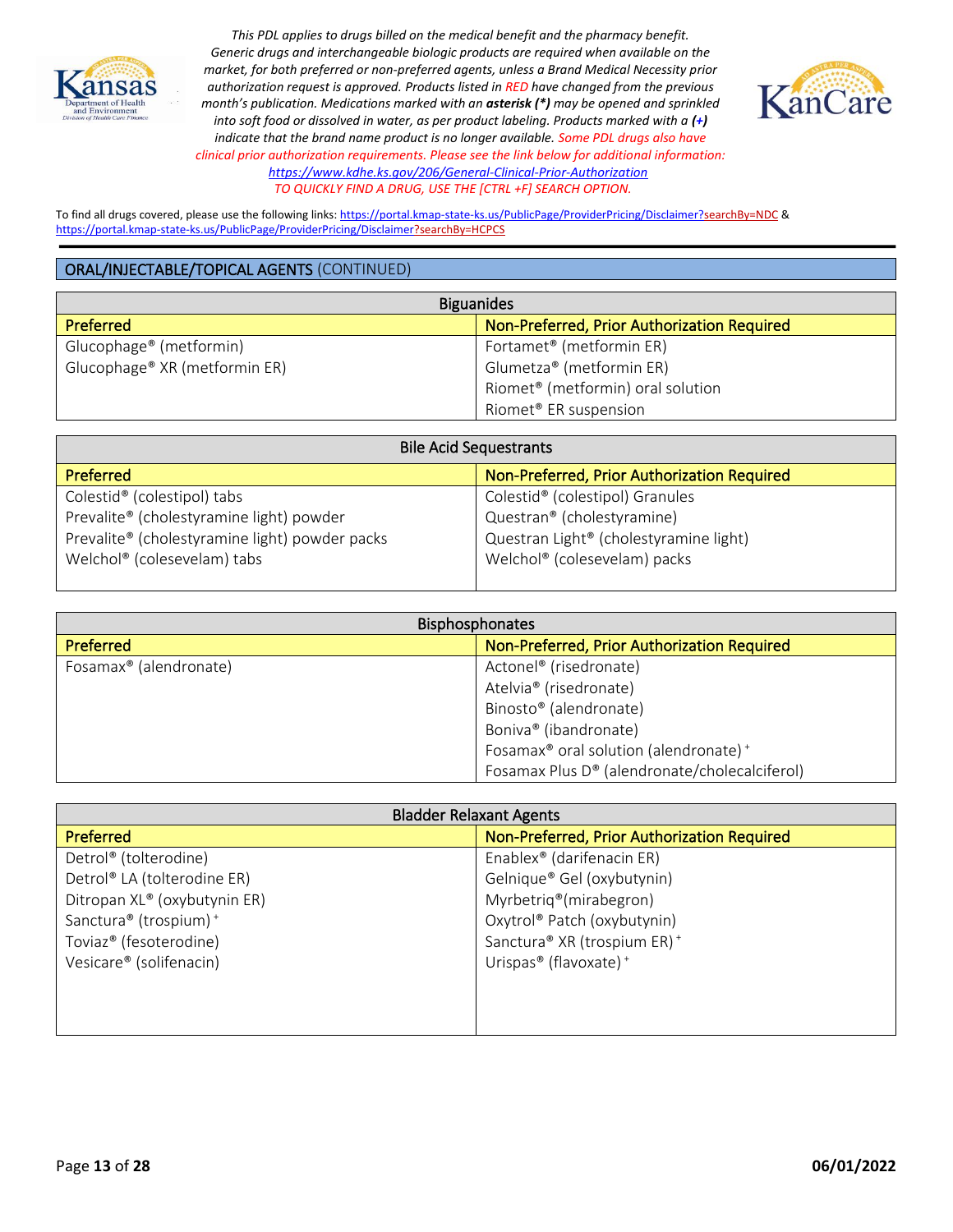



To find all drugs covered, please use the following links[: https://portal.kmap-state-ks.us/PublicPage/ProviderPricing/Disclaimer?searchBy=NDC](https://gcc02.safelinks.protection.outlook.com/?url=https%3A%2F%2Fportal.kmap-state-ks.us%2FPublicPage%2FProviderPricing%2FDisclaimer%3FsearchBy%3DNDC&data=05%7C01%7CAnnette.Grant%40ks.gov%7C6f4aebcb031b435185ba08da230f44a4%7Cdcae8101c92d480cbc43c6761ccccc5a%7C0%7C0%7C637860846518740425%7CUnknown%7CTWFpbGZsb3d8eyJWIjoiMC4wLjAwMDAiLCJQIjoiV2luMzIiLCJBTiI6Ik1haWwiLCJXVCI6Mn0%3D%7C3000%7C%7C%7C&sdata=%2BXsuKC2nc0YmtNHpO99rzQ%2BQejtaivQaJCOCpNK%2BVgo%3D&reserved=0) & <https://portal.kmap-state-ks.us/PublicPage/ProviderPricing/Disclaimer?searchBy=HCPCS>

| <b>Bowel Prep Agents</b>                               |                                                                       |
|--------------------------------------------------------|-----------------------------------------------------------------------|
| <b>Preferred</b>                                       | Non-Preferred, Prior Authorization Required                           |
| Gavilyte®-C (polyethylene glycol-electrolyte solution) | Clenpiq <sup>™</sup> (sodium picosulfate/magnesium oxide/citric acid) |
| Gavilyte®-G (polyethylene glycol-electrolyte solution) | MoviPrep® (polyethylene glycol-electrolyte solution)                  |
| Gavilyte®-N (polyethylene glycol-electrolyte solution) | NuLYTELY® (polyethylene glycol-electrolyte solution)                  |
| GoLYTELY® (polyethylene glycol-electrolyte solution)   | OsmoPrep® (sodium phosphate)                                          |
| Polyethylene glycol 3350 with electrolytes             | Plenvu® (polyethylene glycol-electrolyte solution)                    |
| Trilyte® (polyethylene glycol-electrolyte solution)    | Prepopik® (sodium picosulfate/magnesium oxide/citric acid)            |
|                                                        | Suprep® (sodium sulfate/potassium sulfate/magnesium sulfate)          |
|                                                        | Sutab® (Sodium Sulfate/Magnesium Sulfate/Potassium                    |
|                                                        | Chloride)                                                             |

| Calcium Channel Blockers - Dihydropyridines    |                                                       |
|------------------------------------------------|-------------------------------------------------------|
| <b>Preferred</b>                               | Non-Preferred, Prior Authorization Required           |
| Adalat CC® (nifedipine ER)                     | Adalat <sup>®</sup> (nifedipine IR) <sup>+</sup>      |
| Norvasc <sup>®</sup> (amlodipine)              | Cardene <sup>®</sup> (nicardipine $IR$ ) <sup>+</sup> |
| Plendil <sup>®</sup> (felodipine) <sup>+</sup> | DynaCirc® (isradipine IR) <sup>+</sup>                |
| Procardia <sup>®</sup> XL (nifedipine ER)      | Katerzia (amlodipine) suspension                      |
|                                                | Sular <sup>®</sup> (nisoldipine)                      |

| Calcium Channel Blockers - Non-Dihydropyridines |                                             |
|-------------------------------------------------|---------------------------------------------|
| Preferred                                       | Non-Preferred, Prior Authorization Required |
| Calan <sup>®</sup> (verapamil IR)               | Cardizem® LA (diltiazem)                    |
| Calan SR® (verapamil SR)                        | Cardizem® SR (diltiazem)                    |
| Cardizem® (diltiazem IR)*                       | Matzim LA® (diltiazem ER)                   |
| Cardizem® CD (diltiazem)                        | Tiazac® (diltiazem)                         |
| Cartia XT® (diltiazem ER)                       | Verelan <sup>®</sup> (verapamil SR)         |
| Dilt-XR® (diltiazem ER)                         | Verelan PM® (verapamil)                     |
| Isoptin® SR (verapamil SR) <sup>+</sup>         |                                             |
| Taztia XT ® (diltiazem ER)*                     |                                             |

| Colchicine Products - Gout Prophylaxis |                                             |
|----------------------------------------|---------------------------------------------|
| Preferred                              | Non-Preferred, Prior Authorization Required |
| Colcrys™ (colchicine)                  | Gloperba® (colchicine)                      |
|                                        | Mitigare <sup>™</sup> (colchicine)          |

| <b>Colony Stimulating Factors- Filgrastim Products</b> |                                             |
|--------------------------------------------------------|---------------------------------------------|
| Preferred                                              | Non-Preferred, Prior Authorization Required |
| Granix®                                                | Neupogen®                                   |
| Nivestym <sup>®</sup>                                  | Zarxio®                                     |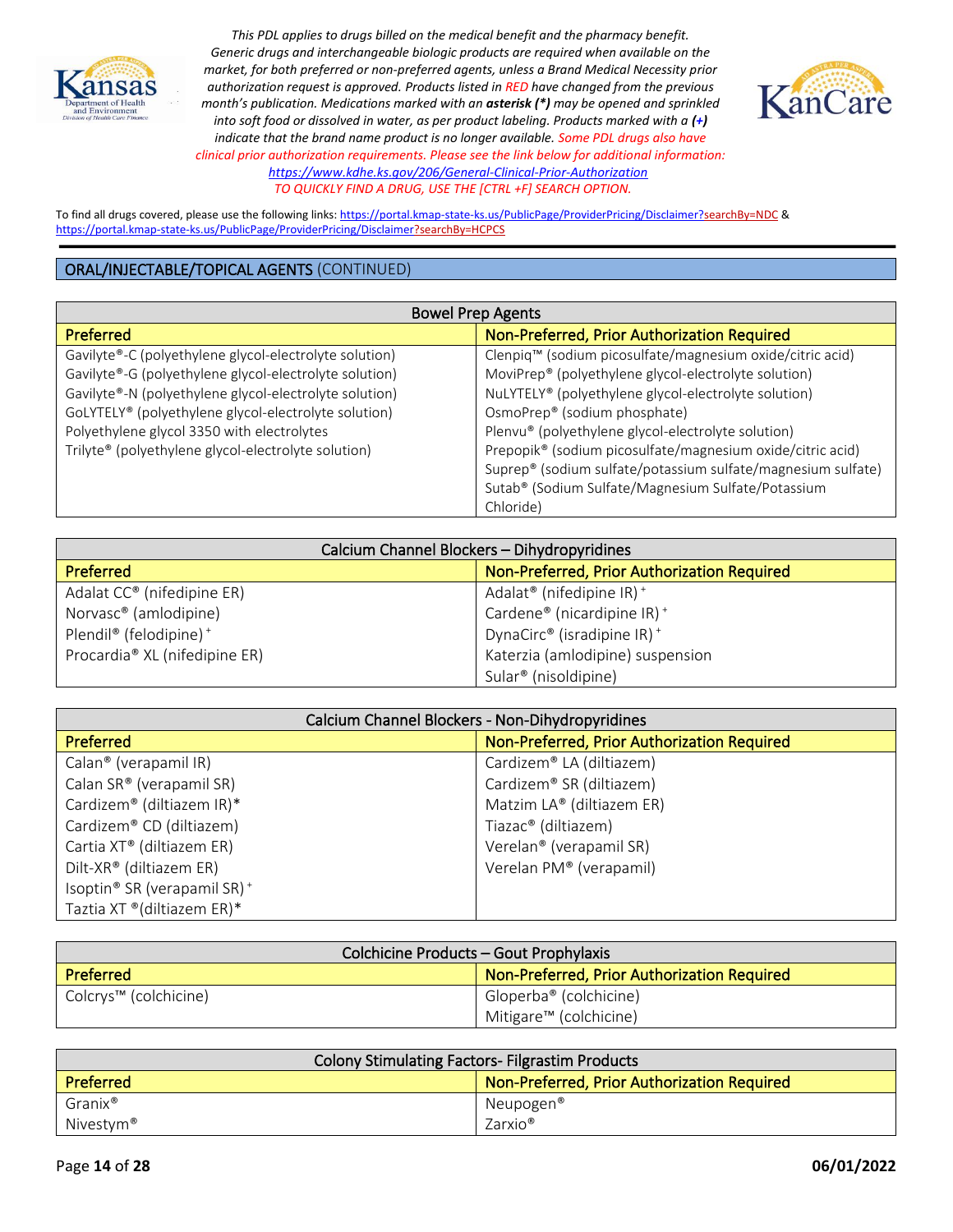



To find all drugs covered, please use the following links[: https://portal.kmap-state-ks.us/PublicPage/ProviderPricing/Disclaimer?searchBy=NDC](https://gcc02.safelinks.protection.outlook.com/?url=https%3A%2F%2Fportal.kmap-state-ks.us%2FPublicPage%2FProviderPricing%2FDisclaimer%3FsearchBy%3DNDC&data=05%7C01%7CAnnette.Grant%40ks.gov%7C6f4aebcb031b435185ba08da230f44a4%7Cdcae8101c92d480cbc43c6761ccccc5a%7C0%7C0%7C637860846518740425%7CUnknown%7CTWFpbGZsb3d8eyJWIjoiMC4wLjAwMDAiLCJQIjoiV2luMzIiLCJBTiI6Ik1haWwiLCJXVCI6Mn0%3D%7C3000%7C%7C%7C&sdata=%2BXsuKC2nc0YmtNHpO99rzQ%2BQejtaivQaJCOCpNK%2BVgo%3D&reserved=0) & <https://portal.kmap-state-ks.us/PublicPage/ProviderPricing/Disclaimer?searchBy=HCPCS>

| <b>Colony Stimulating Factors- Pegfilgrastim Products</b> |                                             |
|-----------------------------------------------------------|---------------------------------------------|
| Preferred                                                 | Non-Preferred, Prior Authorization Required |
| Fulphila <sup>®</sup>                                     | Neulasta®                                   |
| Nyvepria™                                                 | Neulasta® OnPro®                            |
| Udenyca <sup>®</sup>                                      |                                             |
| Ziextenzo®                                                |                                             |

| Corticosteroids - Oral                   |                                                     |
|------------------------------------------|-----------------------------------------------------|
| Preferred                                | Non-Preferred, Prior Authorization Required         |
| Cortef <sup>®</sup> (hydrocortisone)     | Cortone® (cortisone) <sup>+</sup>                   |
| Decadron® (dexamethasone)                | Dexamethasone Intensol® (dexamethasone) concentrate |
| Deltasone <sup>®</sup> (prednisone)      | Dexpak DP® (dexamethasone)                          |
| Dexamethasone 0.5 mg/5 mL elixir         | Millipred™ (prednisolone)                           |
| Dexamethasone 0.5 mg/5 mL solution       | Millipred™ DP 12-day (prednisolone)                 |
| Medrol <sup>®</sup> (methylprednisolone) | Millipred™ DP (prednisolone)                        |
| Medrol Dosepak®(methylprednisolone)      | Orapred® ODT <sup>™</sup> (prednisolone)            |
| Orapred®(prednisolone)                   | Prednisone Intensol™ (prednisone concentrate)       |
| Pediapred® (prednisolone)                | Rayos <sup>®</sup> (prednisone DR)                  |
| Prednisone solution                      | TaperDex DP®(dexamethasone)                         |
| Prednisone syrup                         | Veripred® 20 (prednisolone)                         |

| Corticosteroids - Topical - High Potency                      |                                                     |
|---------------------------------------------------------------|-----------------------------------------------------|
| Preferred                                                     | Non-Preferred, Prior Authorization Required         |
| Clobetasol Propionate E® (clobetasol propionate)              | ApexiCon E® (diflorasone diacetate)                 |
| Clobex <sup>®</sup> (clobetasol propionate)                   | Bryhali™ (halobetasol propionate)                   |
| Cormax Scalp® (clobetasol propionate) <sup>+</sup>            | Clodan <sup>®</sup> (clobetasol propionate)         |
| Diprolene <sup>®</sup> (betamethasone dipropionate augmented) | Halog <sup>®</sup> (halcinonide)                    |
| Diprolene AF® (betamethasone dipropionate augmented           | Impeklo <sup>™</sup> (clobetasol propionate) lotion |
| Temovate® (clobetasol propionate)                             | Lidex <sup>®</sup> (fluocinonide) <sup>+</sup>      |
| Ultravate® (halobetasol propionate) Cream & Ointment          | Lidex E <sup>®</sup> (fluocinonide) <sup>+</sup>    |
|                                                               | Lexette™ (halobetasol Propionate) Foam              |
|                                                               | Olux <sup>®</sup> (clobetasol propionate)           |
|                                                               | Olux-E® (clobetasol propionate)                     |
|                                                               | Psorcon® (diflorasone diacetate)                    |
|                                                               | Sernivo <sup>®</sup> (betamethasone dipropionate)   |
|                                                               | Topicort <sup>®</sup> (desoximetasone)              |
|                                                               | Ultravate® (halobetasol propionate) Lotion          |
|                                                               | Vanos <sup>®</sup> (fluocinonide)                   |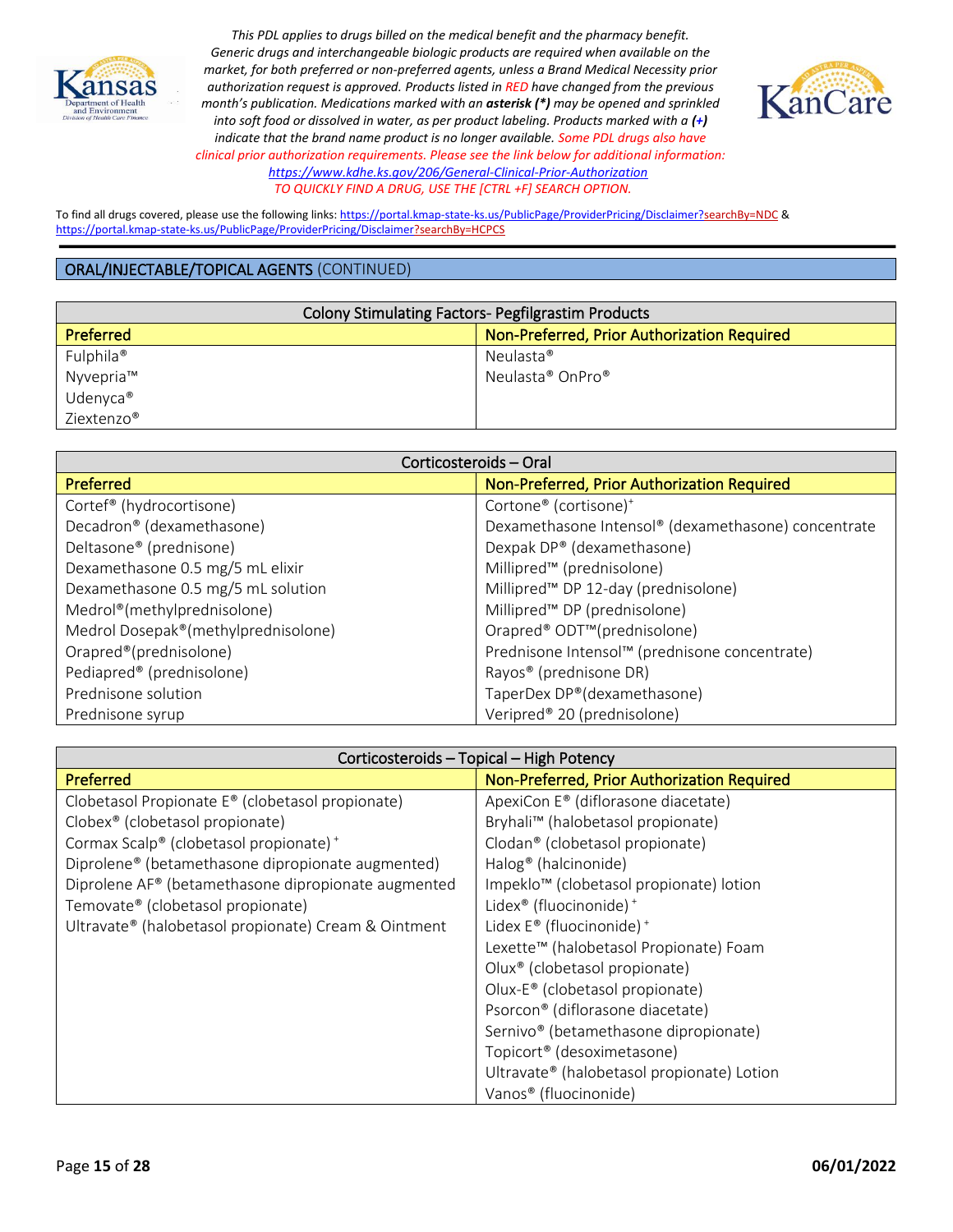



To find all drugs covered, please use the following links[: https://portal.kmap-state-ks.us/PublicPage/ProviderPricing/Disclaimer?searchBy=NDC](https://gcc02.safelinks.protection.outlook.com/?url=https%3A%2F%2Fportal.kmap-state-ks.us%2FPublicPage%2FProviderPricing%2FDisclaimer%3FsearchBy%3DNDC&data=05%7C01%7CAnnette.Grant%40ks.gov%7C6f4aebcb031b435185ba08da230f44a4%7Cdcae8101c92d480cbc43c6761ccccc5a%7C0%7C0%7C637860846518740425%7CUnknown%7CTWFpbGZsb3d8eyJWIjoiMC4wLjAwMDAiLCJQIjoiV2luMzIiLCJBTiI6Ik1haWwiLCJXVCI6Mn0%3D%7C3000%7C%7C%7C&sdata=%2BXsuKC2nc0YmtNHpO99rzQ%2BQejtaivQaJCOCpNK%2BVgo%3D&reserved=0) & <https://portal.kmap-state-ks.us/PublicPage/ProviderPricing/Disclaimer?searchBy=HCPCS>

| ORAL/INJECTABLE/TOPICAL AGENTS (CONTINUED)              |                                                  |
|---------------------------------------------------------|--------------------------------------------------|
| Corticosteroids - Topical - Intermediate Potency        |                                                  |
| Preferred                                               | Non-Preferred, Prior Authorization Required      |
| Cutivate® (fluticasone propionate)                      | Beser (Fluticasone Propionate) kit               |
| DesOwen <sup>®</sup> (desonide)                         | Beser (Fluticasone Propionate) lotion            |
| Elocon <sup>®</sup> (mometasone furoate)                | Cloderm <sup>®</sup> (clocortolone pivalate)     |
| Dermatop® (prednicarbate) <sup>+</sup>                  | Cordran® (flurandrenolide)                       |
| Kenalog <sup>®</sup> (triamcinolone acetonide)          | Dermazone <sup>®</sup> (triamcinolone acetonide) |
| Synalar <sup>®</sup> (fluocinolone acetonide)           | Locoid <sup>®</sup> (hydrocortisone butyrate)    |
| Triamcinolone acetonide (all generics of brand products | Locoid Lipocream® (hydrocortisone butyrate)      |
| on the PDL)                                             | LoKara® (desonide) <sup>+</sup>                  |
|                                                         | Luxiq <sup>®</sup> (betamethasone valerate)      |
|                                                         | Nolix <sup>®</sup> (flurandrenolide)             |
|                                                         | Pandel <sup>®</sup> (hydrocortisone probutate)   |
|                                                         | Trianex <sup>®</sup> (triamcinolone acetonide)   |
|                                                         | Triderm <sup>®</sup> (triamcinolone acetonide)   |
|                                                         | Tridesilon® (desonide)                           |
|                                                         | Valisone® (betamethasone valerate) <sup>+</sup>  |
|                                                         | Westcort® (hydrocortisone valerate) <sup>+</sup> |

| Corticosteroids - Topical - Mild Potency               |                                                     |
|--------------------------------------------------------|-----------------------------------------------------|
| <b>Preferred</b>                                       | Non-Preferred, Prior Authorization Required         |
| Aclovate® (alclometasone diporopionate) <sup>+</sup>   | Ala-Cort® (hydrocortisone base) BRAND only          |
| Hydrocortisone base (all generics of brand products on | Capex <sup>®</sup> (fluocinolone acetonide)         |
| the PDL)                                               | Derma-Smoothe/FS Body & Scalp® (fluocinolone        |
| Synalar <sup>®</sup> (fluocinolone acetonide)          | acetonide)                                          |
|                                                        | Desonate <sup>®</sup> (desonide)                    |
|                                                        | Fluocinolone Body & Scalp® (fluocinolone acetonide) |
|                                                        | Pediaderm HC® (hydrocortisone base) BRAND only      |
|                                                        | Texacort® (hydrocortisone base) BRAND only          |
|                                                        | Verdeso® (desonide)                                 |

| <b>COX-II Inhibitors</b> |               |
|--------------------------|---------------|
| Preferred                | Non-Preferred |
| Celebrex® (celecoxib)*   |               |

| <b>Desmopressin Products</b>                     |                                                  |
|--------------------------------------------------|--------------------------------------------------|
| Preferred                                        | Non-Preferred, Prior Authorization Required      |
| DDAVP <sup>®</sup> (desmopressin) nasal solution | DDAVP® Rhinal Tube (desmopressin) nasal solution |
| DDAVP <sup>®</sup> (desmopressin) tabs           | Nocdurna® (desmopressin) sublingual tabs         |
|                                                  | Noctiva™ (desmopressin) nasal emulsion           |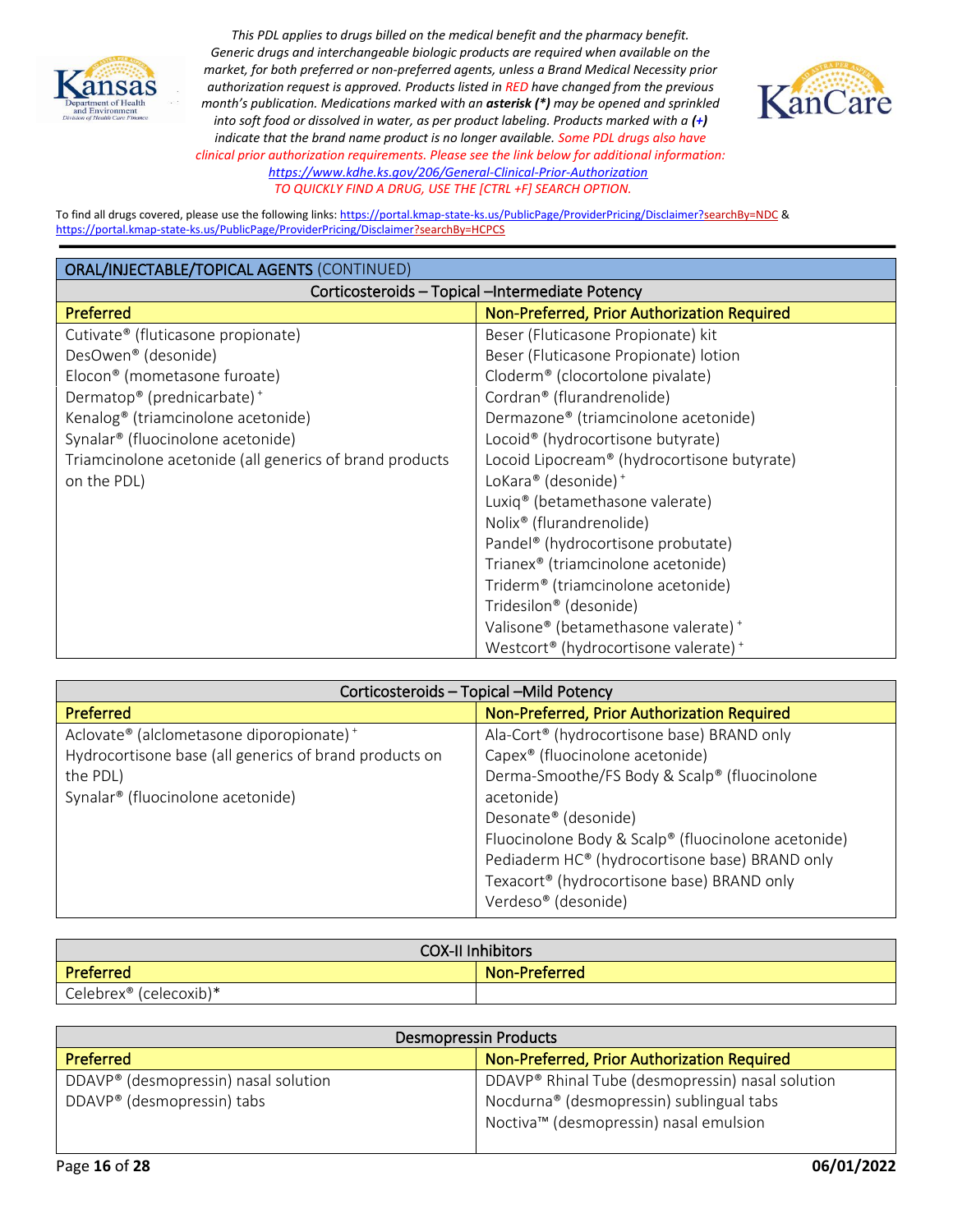



To find all drugs covered, please use the following links[: https://portal.kmap-state-ks.us/PublicPage/ProviderPricing/Disclaimer?searchBy=NDC](https://gcc02.safelinks.protection.outlook.com/?url=https%3A%2F%2Fportal.kmap-state-ks.us%2FPublicPage%2FProviderPricing%2FDisclaimer%3FsearchBy%3DNDC&data=05%7C01%7CAnnette.Grant%40ks.gov%7C6f4aebcb031b435185ba08da230f44a4%7Cdcae8101c92d480cbc43c6761ccccc5a%7C0%7C0%7C637860846518740425%7CUnknown%7CTWFpbGZsb3d8eyJWIjoiMC4wLjAwMDAiLCJQIjoiV2luMzIiLCJBTiI6Ik1haWwiLCJXVCI6Mn0%3D%7C3000%7C%7C%7C&sdata=%2BXsuKC2nc0YmtNHpO99rzQ%2BQejtaivQaJCOCpNK%2BVgo%3D&reserved=0) & <https://portal.kmap-state-ks.us/PublicPage/ProviderPricing/Disclaimer?searchBy=HCPCS>

| ORAL/INJECTABLE/TOPICAL AGENTS (CONTINUED)         |                                                 |  |
|----------------------------------------------------|-------------------------------------------------|--|
| DPP-4 Inhibitors                                   |                                                 |  |
| Preferred                                          | Non-Preferred, Prior Authorization Required     |  |
| Januvia <sup>®</sup> (sitagliptin)                 | Nesina <sup>®</sup> (alogliptin)                |  |
| Onglyza® (saxagliptin)                             | Tradjenta® (linagliptin)                        |  |
| DPP-4 Inhibitor Combination Agents                 |                                                 |  |
| <b>Preferred</b>                                   | Non-Preferred, Prior Authorization Required     |  |
| Janumet <sup>®</sup> (sitaliptin/metformin)        | Jentadueto <sup>®</sup> (linagliptin/metformin) |  |
| Janumet <sup>®</sup> XR (sitagliptin/metformin XR) | Jentadueto® XR (linagliptin/metformin XR)       |  |
| Kombiglyze® XR (saxagliptin/metformin)             | Kazano® (alogliptin/metformin)                  |  |
|                                                    | Oseni®(alogliptin/pioglitazone)                 |  |

| <b>Erythropoiesis-Stimulating Agents</b>  |                                                                 |
|-------------------------------------------|-----------------------------------------------------------------|
| <b>Preferred</b>                          | Non-Preferred, Prior Authorization Required                     |
| Epogen <sup>®</sup> (epoetin alfa)        | Aranesp® (darbepoetin alfa)                                     |
| Retacrit <sup>™</sup> (epoetin alfa-epbx) | Mircera <sup>®</sup> (methoxy polyethylene glycol-epoetin beta) |
|                                           | Procrit <sup>®</sup> (epoetin alfa)                             |

| <b>Fibric Acid Derivatives</b>          |                                             |
|-----------------------------------------|---------------------------------------------|
| Preferred                               | Non-Preferred, Prior Authorization Required |
| Fenofibrate generics                    | Antara® (fenofibrate)                       |
| Lofibra <sup>®</sup> (fenofibrate)      | Fenoglide® (fenofibrate)                    |
| Lopid <sup>®</sup> (gemfibrozil)        | Lipofen® (fenofibrate)                      |
| Tricor® (fenofibrate)                   |                                             |
| Triglide® (fenofibrate)                 |                                             |
| Trilipix <sup>®</sup> (fenofibric acid) |                                             |
| <b>GLP-1 Receptor Agonists</b>          |                                             |
| Preferred                               | Non-Preferred, Prior Authorization Required |
| Bydureon® (exenatide ER) pens and vials | Adlyxin <sup>®</sup> (lixisenatide)         |
| Trulicity <sup>®</sup> (dulaglutide)    | Bydureon® BCise™ (exenatide ER)             |
| Victoza <sup>®</sup> (liraglutide)      | Byetta® (exenatide)                         |
|                                         | Ozempic <sup>®</sup> (semaglutide)          |
|                                         | Rybelsus <sup>®</sup> (semaglutide)         |

|                                                  | <b>Growth Hormones</b>                                |
|--------------------------------------------------|-------------------------------------------------------|
| <b>Preferred</b>                                 | Non-Preferred, Prior Authorization Required           |
| Genotropin® & Genotropin® MiniQuick (somatropin) | Humatrope <sup>®</sup> (somatropin)                   |
| Norditropin® FlexPro (somatropin)                | Nutropin AQ NuSpin <sup>®</sup> (somatropin)          |
|                                                  | Omnitrope® (somatropin)                               |
|                                                  | Saizen®, Saizenprep®, Saizen Click Easy® (somatropin) |
|                                                  | Skytrofa® (Lonapegsomatropin)                         |
|                                                  | Zomacton <sup>®</sup> (somatropin)                    |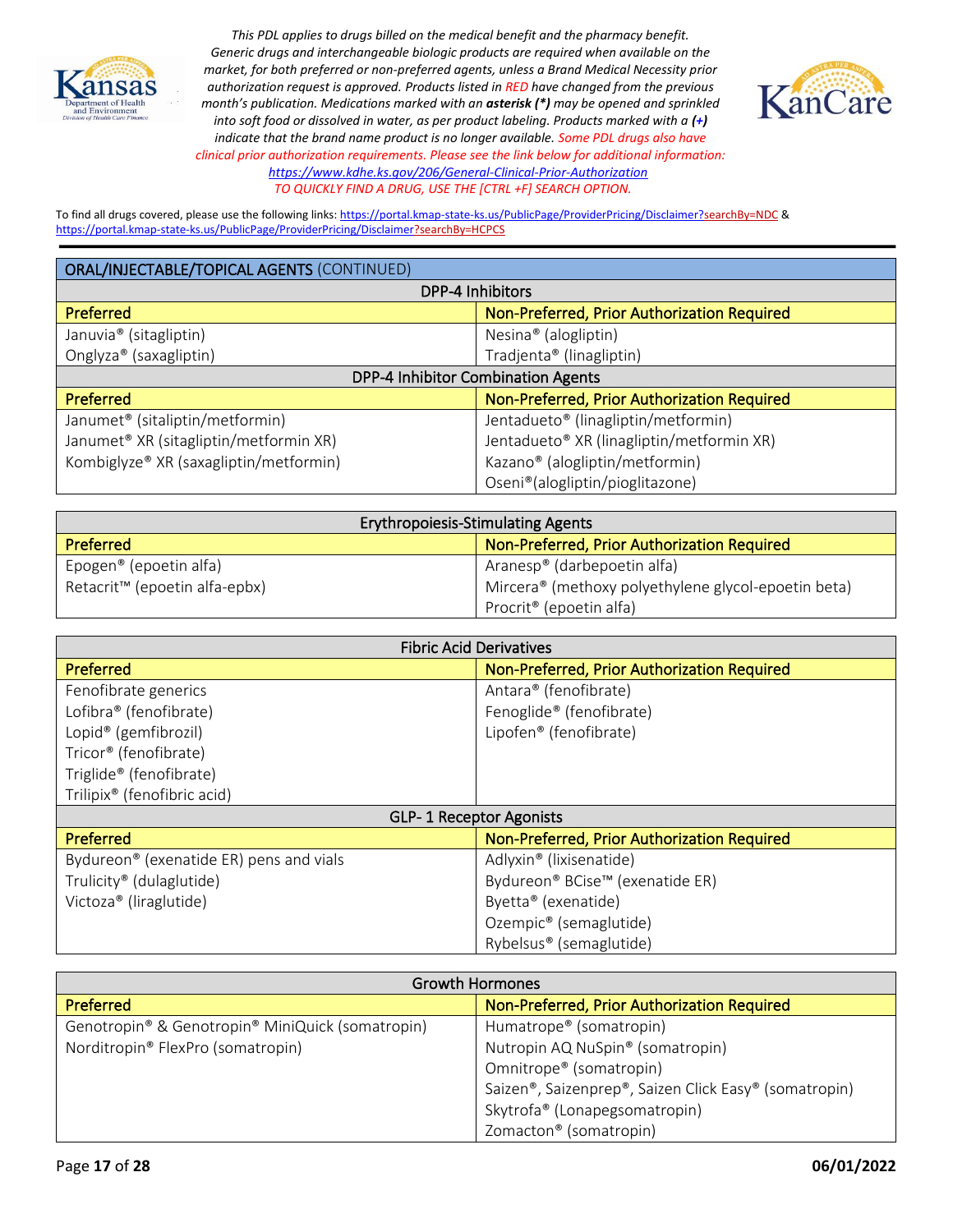



To find all drugs covered, please use the following links[: https://portal.kmap-state-ks.us/PublicPage/ProviderPricing/Disclaimer?searchBy=NDC](https://gcc02.safelinks.protection.outlook.com/?url=https%3A%2F%2Fportal.kmap-state-ks.us%2FPublicPage%2FProviderPricing%2FDisclaimer%3FsearchBy%3DNDC&data=05%7C01%7CAnnette.Grant%40ks.gov%7C6f4aebcb031b435185ba08da230f44a4%7Cdcae8101c92d480cbc43c6761ccccc5a%7C0%7C0%7C637860846518740425%7CUnknown%7CTWFpbGZsb3d8eyJWIjoiMC4wLjAwMDAiLCJQIjoiV2luMzIiLCJBTiI6Ik1haWwiLCJXVCI6Mn0%3D%7C3000%7C%7C%7C&sdata=%2BXsuKC2nc0YmtNHpO99rzQ%2BQejtaivQaJCOCpNK%2BVgo%3D&reserved=0) & <https://portal.kmap-state-ks.us/PublicPage/ProviderPricing/Disclaimer?searchBy=HCPCS>

| Hepatitis C Agents - Direct Acting                               |                                                            |
|------------------------------------------------------------------|------------------------------------------------------------|
| <b>Preferred</b>                                                 | Non-Preferred, Prior Authorization Required                |
| Generic Sofosbuvir/Velpatasvir tabs                              | Epclusa® (sofosbuvir/velpatasvir) BRAND tabs and pellets   |
| Mavyret <sup>®</sup> (glecaprevir/pibrentasvir) tabs and pellets | Harvoni® (ledipasvir/sofosbuvir)tabs & pellets             |
|                                                                  | Sovaldi <sup>®</sup> (sofosbuvir)/tabs & pellets           |
|                                                                  | Viekira Pak® (dasabuvir/ombitasvir/paritaprevir/ritonavir) |
|                                                                  | Zepatier® (elbasvir/grazoprevir) tabs                      |

| <b>Hepatitis C Agents - Refractory Treatment</b> |                                                    |
|--------------------------------------------------|----------------------------------------------------|
| Preferred                                        | <b>Non-Preferred, Prior Authorization Required</b> |
| Mavyret <sup>®</sup> (glecaprevir/pibrentasvir)  | Vosevi®(sofosbuvir/velpatasvir/voxilaprevir)       |

| $H_2$ Antagonists                                              |                                                             |
|----------------------------------------------------------------|-------------------------------------------------------------|
| <b>Preferred</b>                                               | Non-Preferred, Prior Authorization Required                 |
| Pepcid <sup>®</sup> (famotidine) suspension and tabs           | Axid <sup>®</sup> (nizatidine) <sup>+</sup> tabs & solution |
| Tagamet <sup>®</sup> (cimetidine) <sup>+</sup> tabs & solution | Zantac <sup>®</sup> (ranitidine) all oral dose forms        |

| Immunomodulation Agents - Adult Rheumatoid Arthritis |                                             |
|------------------------------------------------------|---------------------------------------------|
| Preferred                                            | Non-Preferred, Prior Authorization Required |
| Avsola™ (infliximab-axxq)                            | Actemra® (tocilizumab) & Actemra® ACTpen™   |
| Enbrel <sup>®</sup> (etanercept)                     | Cimzia® (certolizumab)                      |
| Humira® (adalimumab)                                 | Inflectra® (infliximab)                     |
| Xeljanz®, Xeljanz® XR (tofacitinib)                  | Kevzara® (sarilumab)                        |
|                                                      | Kineret <sup>®</sup> (anakinra)             |
|                                                      | Olumiant <sup>®</sup> (baricitinib)         |
|                                                      | Orencia® (abatacept)                        |
|                                                      | Remicade <sup>®</sup> (infliximab)          |
|                                                      | Renflexis <sup>®</sup> (infliximab)         |
|                                                      | Rinvoq™ (upadacitinib)                      |
|                                                      | Rituxan <sup>®</sup> (rituximab)            |
|                                                      | Simponi® (golimumab)                        |
|                                                      | Simponi Aria® (golimumab)                   |
|                                                      | Truxima® (rituximab-abbs)                   |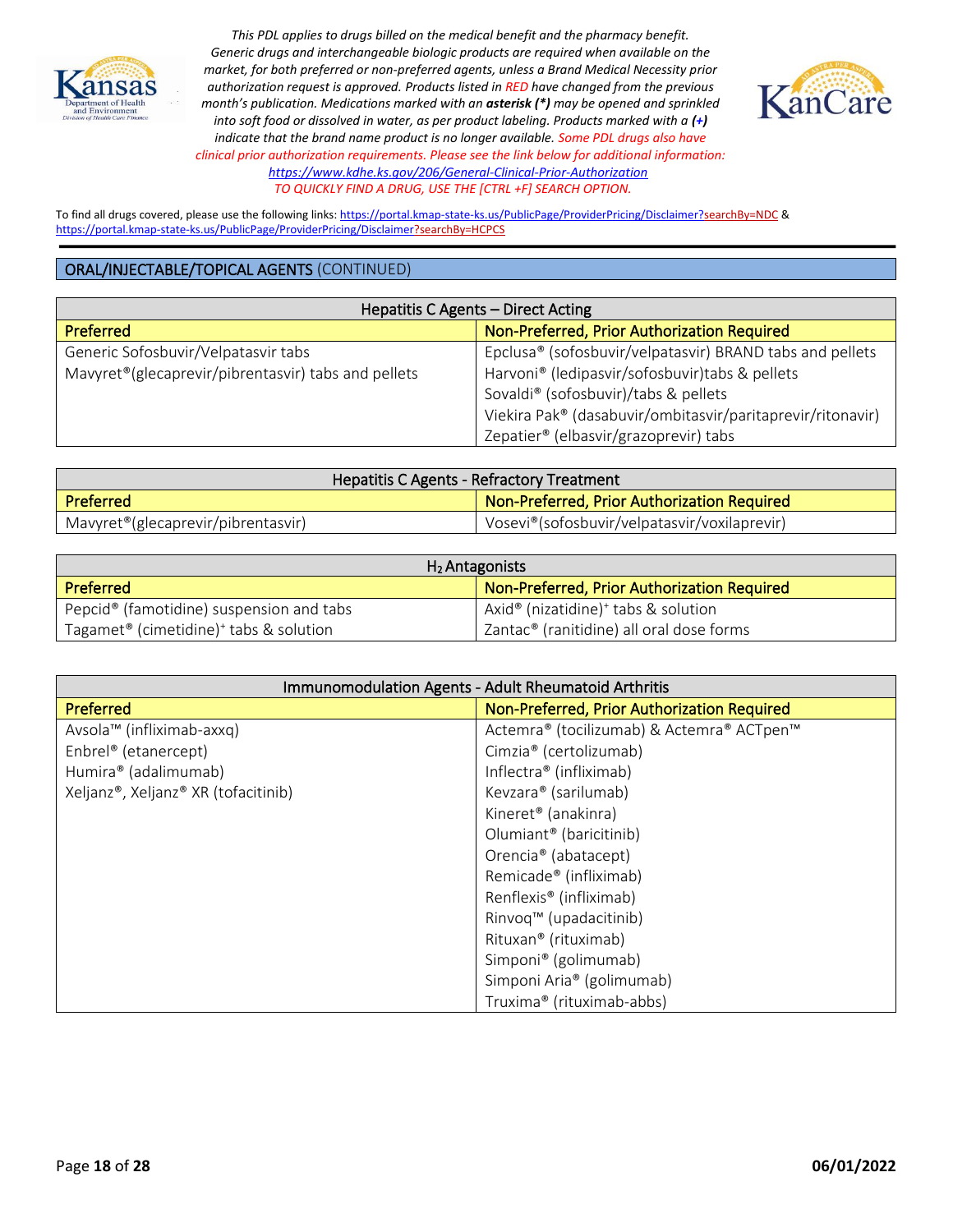



To find all drugs covered, please use the following links[: https://portal.kmap-state-ks.us/PublicPage/ProviderPricing/Disclaimer?searchBy=NDC](https://gcc02.safelinks.protection.outlook.com/?url=https%3A%2F%2Fportal.kmap-state-ks.us%2FPublicPage%2FProviderPricing%2FDisclaimer%3FsearchBy%3DNDC&data=05%7C01%7CAnnette.Grant%40ks.gov%7C6f4aebcb031b435185ba08da230f44a4%7Cdcae8101c92d480cbc43c6761ccccc5a%7C0%7C0%7C637860846518740425%7CUnknown%7CTWFpbGZsb3d8eyJWIjoiMC4wLjAwMDAiLCJQIjoiV2luMzIiLCJBTiI6Ik1haWwiLCJXVCI6Mn0%3D%7C3000%7C%7C%7C&sdata=%2BXsuKC2nc0YmtNHpO99rzQ%2BQejtaivQaJCOCpNK%2BVgo%3D&reserved=0) & <https://portal.kmap-state-ks.us/PublicPage/ProviderPricing/Disclaimer?searchBy=HCPCS>

| ORAL/INJECTABLE/TOPICAL AGENTS (CONTINUED)              |                                             |
|---------------------------------------------------------|---------------------------------------------|
| Immunomodulation Agents - Ankylosing Spondylitis        |                                             |
| Preferred                                               | Non-Preferred, Prior Authorization Required |
| Avsola™ (infliximab-axxq)                               | Cimzia® (certolizumab)                      |
| Enbrel® (etanercept)                                    | Cosentyx® (secukinumab)                     |
| Humira® (adalimumab)                                    | Inflectra® (infliximab)                     |
| Taltz® (ixekizumab)                                     | Remicade <sup>®</sup> (infliximab)          |
|                                                         | Renflexis <sup>®</sup> (infliximab)         |
|                                                         | Simponi® (golimumab)                        |
|                                                         | Simponi Aria® (golimumab)                   |
| Immunomodulation Agents - Asthma                        |                                             |
| Preferred                                               | Non-Preferred, Prior Authorization Required |
| Nucala® (mepolizumab)                                   | Cingair® (reslizumab)                       |
| Xolair <sup>®</sup> (omalizumab)                        | Dupixent <sup>®</sup> (dupilumab)           |
|                                                         | Fasenra™ (benralizumab)                     |
|                                                         | Immunomodulation Agents - Crohn's Disease   |
| Preferred                                               | Non-Preferred, Prior Authorization Required |
| Avsola™ (infliximab-axxq)                               | Cimzia® (certolizumab)                      |
| Humira® (adalimumab)                                    | Inflectra® (infliximab)                     |
| Entyvio <sup>®</sup> (vedolizumab)                      | Remicade <sup>®</sup> (infliximab)          |
|                                                         | Renflexis® (infliximab)                     |
|                                                         | Stelara® (ustekinumab)                      |
|                                                         | Tysabri® (natalizumab)                      |
| Immunomodulation Agents - Juvenile Idiopathic Arthritis |                                             |
| Preferred                                               | Non-Preferred, Prior Authorization Required |
| Enbrel® (etanercept)                                    | Actemra® (tocilizumab)                      |
| Humira® (adalimumab)                                    | llaris <sup>®</sup> (canakinumab)           |
| Xeljanz®, Xeljanz® XR (tofacitinib) tabs                | Orencia <sup>®</sup> (abatacept)            |

| <b>Immunomodulation Agents - Plaque Psoriasis</b> |                                             |
|---------------------------------------------------|---------------------------------------------|
| <b>Preferred</b>                                  | Non-Preferred, Prior Authorization Required |
| Avsola™ (infliximab-axxq)                         | Cosentyx® (secukinumab)                     |
| Enbrel <sup>®</sup> (etanercept)                  | Ilumya® (Tildrakizumab-asmn)                |
| Humira® (adalimumab)                              | Inflectra® (infliximab)                     |
| Otezla® (apremilast)                              | Remicade <sup>®</sup> (infliximab)          |
| Taltz <sup>®</sup> (ixekizumab)                   | Renflexis <sup>®</sup> (infliximab)         |
|                                                   | Siliq <sup>®</sup> (brodalumab)             |
|                                                   | Skyrizi™ (risankizumab-rzaa)                |
|                                                   | Stelara® (ustekinumab)                      |
|                                                   | Tremfya®(Guselkumab)                        |

Xeljanz® (tofacitinib) solution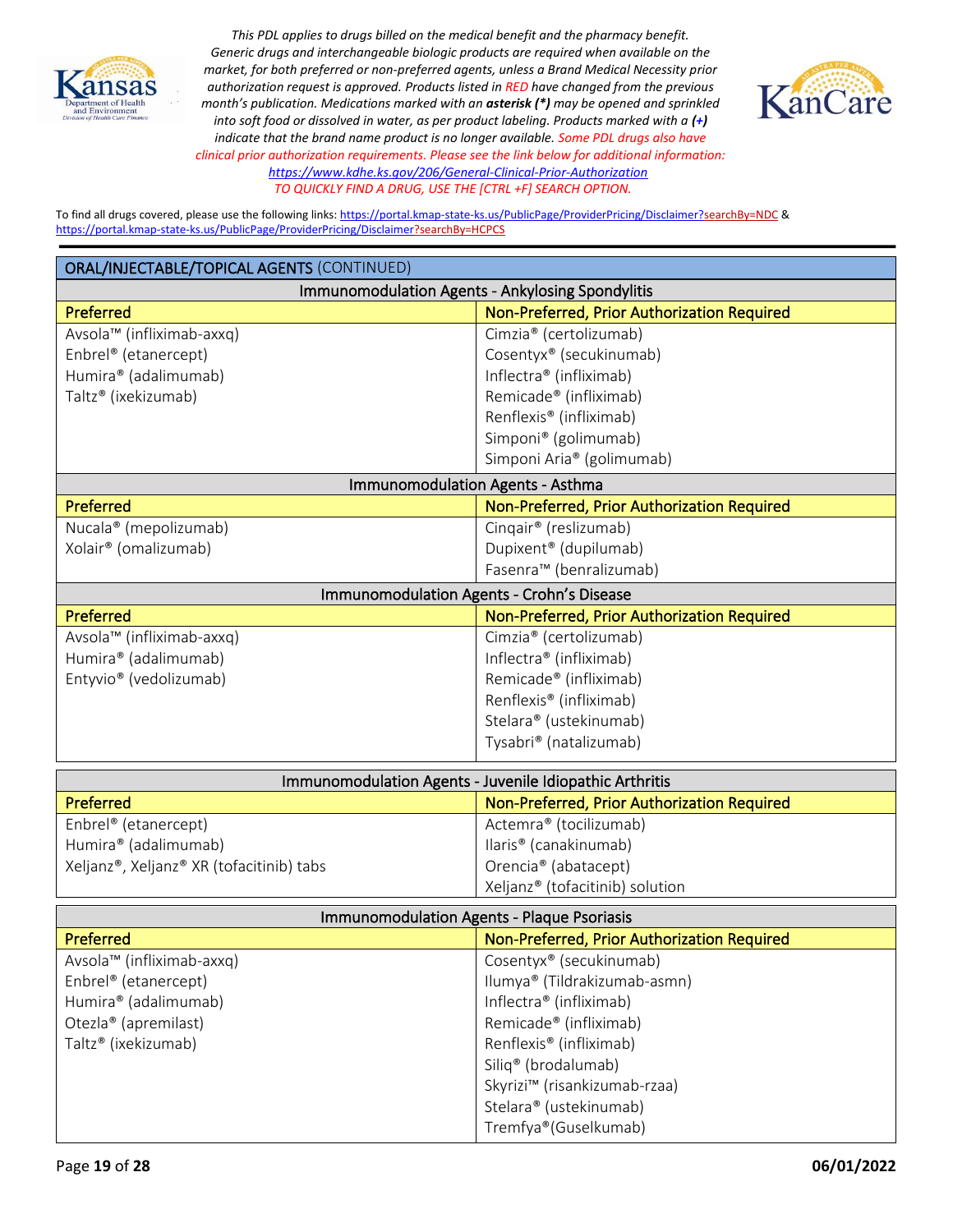



To find all drugs covered, please use the following links[: https://portal.kmap-state-ks.us/PublicPage/ProviderPricing/Disclaimer?searchBy=NDC](https://gcc02.safelinks.protection.outlook.com/?url=https%3A%2F%2Fportal.kmap-state-ks.us%2FPublicPage%2FProviderPricing%2FDisclaimer%3FsearchBy%3DNDC&data=05%7C01%7CAnnette.Grant%40ks.gov%7C6f4aebcb031b435185ba08da230f44a4%7Cdcae8101c92d480cbc43c6761ccccc5a%7C0%7C0%7C637860846518740425%7CUnknown%7CTWFpbGZsb3d8eyJWIjoiMC4wLjAwMDAiLCJQIjoiV2luMzIiLCJBTiI6Ik1haWwiLCJXVCI6Mn0%3D%7C3000%7C%7C%7C&sdata=%2BXsuKC2nc0YmtNHpO99rzQ%2BQejtaivQaJCOCpNK%2BVgo%3D&reserved=0) & <https://portal.kmap-state-ks.us/PublicPage/ProviderPricing/Disclaimer?searchBy=HCPCS>

| <b>Immunomodulation Agents - Psoriatic Arthritis</b> |                                             |
|------------------------------------------------------|---------------------------------------------|
| <b>Preferred</b>                                     | Non-Preferred, Prior Authorization Required |
| Avsola™ (infliximab-axxq)                            | Cimzia® (certolizumab)                      |
| Enbrel <sup>®</sup> (etanercept)                     | Cosentyx <sup>®</sup> (secukinumab)         |
| Humira® (adalimumab)                                 | Inflectra® (infliximab)                     |
| Otezla® (apremilast)                                 | Orencia <sup>®</sup> (abatacept)            |
| Taltz® (ixekizumab)                                  | Remicade <sup>®</sup> (infliximab)          |
| Xeljanz®, Xeljanz® XR (tofacitinib) tab              | Renflexis <sup>®</sup> (infliximab)         |
|                                                      | Simponi <sup>®</sup> (golimumab)            |
|                                                      | Simponi Aria® (golimumab)                   |
|                                                      | Stelara® (ustekinumab)                      |

| Immunomodulation Agents - Ulcerative Colitis |                                             |
|----------------------------------------------|---------------------------------------------|
| Preferred                                    | Non-Preferred, Prior Authorization Required |
| Avsola™ (infliximab-axxq)                    | Inflectra® (infliximab)                     |
| Entyvio <sup>®</sup> (vedolizumab)           | Remicade <sup>®</sup> (infliximab)          |
| Humira® (adalimumab)                         | Renflexis <sup>®</sup> (infliximab)         |
| Xeljanz®, Xeljanz® XR (tofacitinib) tabs     | Simponi <sup>®</sup> (golimumab)            |
|                                              | Stelara® (ustekinumab)                      |
|                                              | Zeposia <sup>®</sup> (Ozanimod) caps        |

| Inflammatory Bowel Disease Agents - Oral    |                                             |
|---------------------------------------------|---------------------------------------------|
| Preferred                                   | Non-Preferred, Prior Authorization Required |
| Azulfidine® (sulfasalazine)                 | Apriso <sup>®</sup> (mesalamine ER 24hr)    |
| Azulfadine® EN-tabs (sulfasalazine)         | Asacol® HD (mesalamine DR)                  |
| Colazal <sup>®</sup> (balsalazide disodium) | Dipentum <sup>®</sup> (olsalazine)          |
| Delzicol® (mesalamine DR)*                  | Entocort <sup>®</sup> EC (budesonide)       |
| Pentasa® (mesalamine ER) *                  | Lialda <sup>®</sup> (mesalamine DR)         |
|                                             | Ortikos™ (budesonide ER)                    |
|                                             | Uceris <sup>®</sup> (budesonide)            |

| Insulin - Long-Acting                                           |                                                   |
|-----------------------------------------------------------------|---------------------------------------------------|
| <b>Preferred</b>                                                | Non-Preferred, Prior Authorization Required       |
| Levemir <sup>®</sup> (insulin detemir) FlexPen, FlexTouch, vial | Basaglar <sup>®</sup> (insulin glargine)          |
| Semglee <sup>™</sup> (insulin glargine) pen & vial              | Lantus <sup>®</sup> (insulin glargine) BRAND Only |
| Insulin glargine-yfgn pen & vial                                | Lantus (insulin glargine) SoloStar® BRAND Only    |
|                                                                 | Semglee-yfgn (insulin glargine) pen & vial        |
|                                                                 | Toujeo Solostar <sup>®</sup> (insulin glargine)   |
|                                                                 | Tresiba (insulin degludec) Flextouch® & vial      |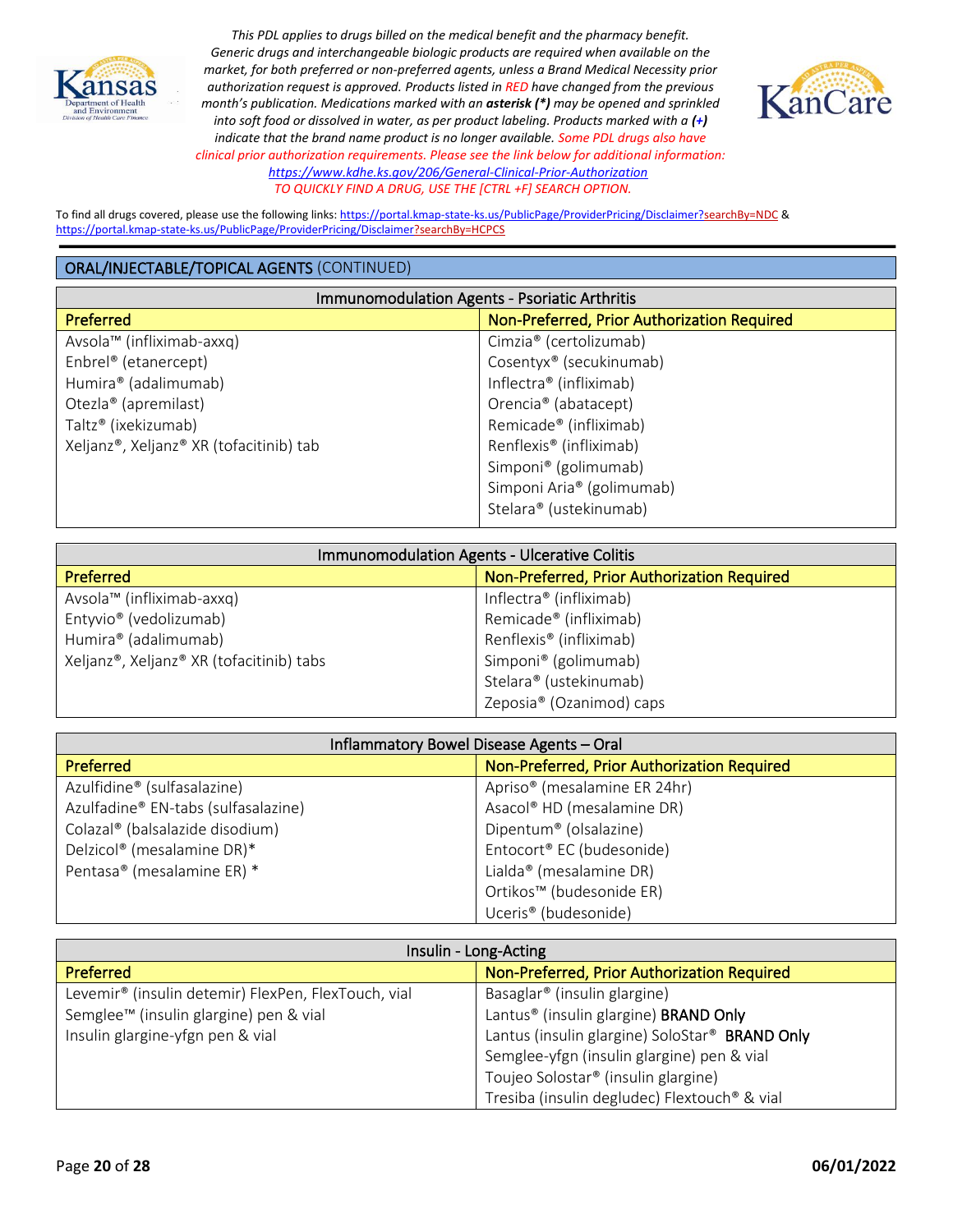



To find all drugs covered, please use the following links[: https://portal.kmap-state-ks.us/PublicPage/ProviderPricing/Disclaimer?searchBy=NDC](https://gcc02.safelinks.protection.outlook.com/?url=https%3A%2F%2Fportal.kmap-state-ks.us%2FPublicPage%2FProviderPricing%2FDisclaimer%3FsearchBy%3DNDC&data=05%7C01%7CAnnette.Grant%40ks.gov%7C6f4aebcb031b435185ba08da230f44a4%7Cdcae8101c92d480cbc43c6761ccccc5a%7C0%7C0%7C637860846518740425%7CUnknown%7CTWFpbGZsb3d8eyJWIjoiMC4wLjAwMDAiLCJQIjoiV2luMzIiLCJBTiI6Ik1haWwiLCJXVCI6Mn0%3D%7C3000%7C%7C%7C&sdata=%2BXsuKC2nc0YmtNHpO99rzQ%2BQejtaivQaJCOCpNK%2BVgo%3D&reserved=0) & <https://portal.kmap-state-ks.us/PublicPage/ProviderPricing/Disclaimer?searchBy=HCPCS>

| Insulin - Long-Acting/GLP-1 RA                       |                                                                 |
|------------------------------------------------------|-----------------------------------------------------------------|
| Preferred                                            | Non-Preferred, Prior Authorization Required                     |
| Soliqua <sup>®</sup> (insulin glargine/lixisenatide) | Xultophy <sup>®</sup> (insulin degludec/liraglutide)            |
| Insulin-Short Acting and Intermediate Acting         |                                                                 |
| <b>Preferred</b>                                     | Non-Preferred, Prior Authorization Required                     |
| Admelog <sup>®</sup> (insulin lispro) Solostar, Vial | Afrezza® (insulin regular inhalation)                           |
| Humalog <sup>®</sup> (insulin lispro) cartridges     | Apidra® Vial, Solostar®                                         |
| Humulin® (insulin regular) Insulin Products          | Fiasp® Vial, Flextouch®                                         |
| Insulin lispro (Non-branded product) Junior pen      | Humalog <sup>®</sup> (insulin lispro) Junior Kwikpen BRAND only |
| Insulin lispro 75-25 Mix (Non-branded product) pen   | Humalog <sup>®</sup> (insulin lispro) 75-25 Mix Pen BRAND only  |
| Insulin lispro (Non-branded product) pen             | Humalog® Kwikpen (Brand only) pen                               |
| Insulin lispro (Non-branded product) vial            | Humalog <sup>®</sup> (Brand only) vial                          |
|                                                      | Lyumjev™ (insulin lispro)                                       |
|                                                      | Novolog <sup>®</sup> Insulin Products                           |
|                                                      | Novolin <sup>®</sup> Insulin Products                           |

| Leukotriene Modifiers                            |                                             |
|--------------------------------------------------|---------------------------------------------|
| Preferred                                        | Non-Preferred, Prior Authorization Required |
| Singulair <sup>®</sup> (montelukast Sodium) tabs | Accolate® (zafirlukast) tabs                |
|                                                  | Singulair® (montelukast Sodium) packs       |
|                                                  | Zyflo® (zileuton) tabs                      |
|                                                  | Zyflo CR™ (zileuton) tabs                   |

| Lice Treatments                 |                                             |
|---------------------------------|---------------------------------------------|
| <b>Preferred</b>                | Non-Preferred, Prior Authorization Required |
| Natroba <sup>®</sup> (spinosad) | Ovide <sup>®</sup> (malathion)              |
| Sklice® (ivermectin)            |                                             |

| <b>Meglitinides</b>                |                                             |
|------------------------------------|---------------------------------------------|
| Preferred                          | Non-Preferred, Prior Authorization Required |
| Prandin <sup>®</sup> (repaglinide) | Starlix <sup>®</sup> (nateglinide)          |

| Methotrexate Products                   |                                                  |
|-----------------------------------------|--------------------------------------------------|
| <b>Preferred</b>                        | Non-Preferred, Prior Authorization Required      |
| Rasuvo <sup>®</sup> (methotrexate) inj. | Otrexup® (methotrexate) tabs                     |
| Methotrexate 2.5 mg tabs                | Reditrex <sup>™</sup> (methotrexate) inj.        |
|                                         | Trexall <sup>®</sup> (methotrexate) inj.         |
|                                         | Xatmep <sup>®</sup> (methotrexate) oral solution |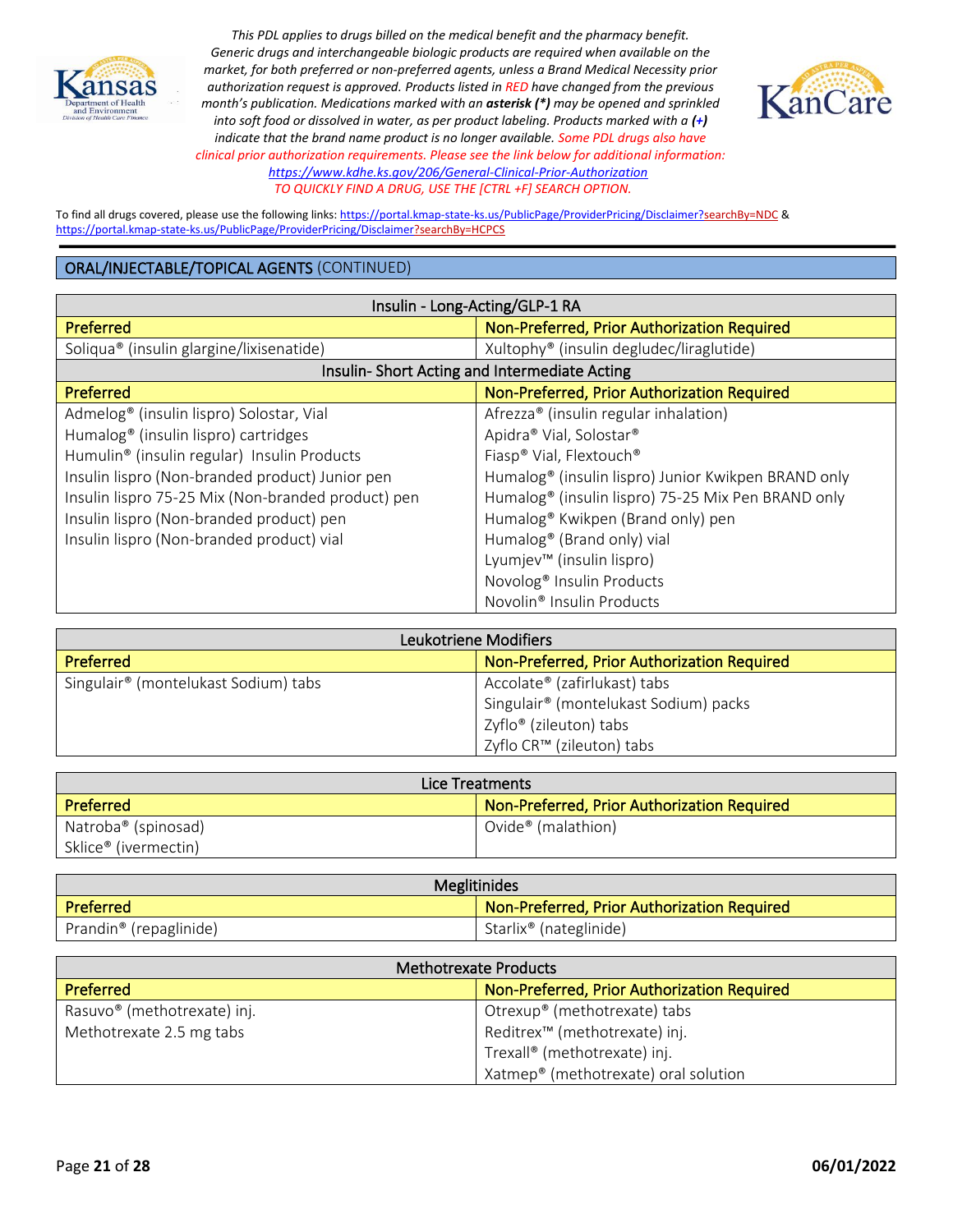



To find all drugs covered, please use the following links[: https://portal.kmap-state-ks.us/PublicPage/ProviderPricing/Disclaimer?searchBy=NDC](https://gcc02.safelinks.protection.outlook.com/?url=https%3A%2F%2Fportal.kmap-state-ks.us%2FPublicPage%2FProviderPricing%2FDisclaimer%3FsearchBy%3DNDC&data=05%7C01%7CAnnette.Grant%40ks.gov%7C6f4aebcb031b435185ba08da230f44a4%7Cdcae8101c92d480cbc43c6761ccccc5a%7C0%7C0%7C637860846518740425%7CUnknown%7CTWFpbGZsb3d8eyJWIjoiMC4wLjAwMDAiLCJQIjoiV2luMzIiLCJBTiI6Ik1haWwiLCJXVCI6Mn0%3D%7C3000%7C%7C%7C&sdata=%2BXsuKC2nc0YmtNHpO99rzQ%2BQejtaivQaJCOCpNK%2BVgo%3D&reserved=0) & <https://portal.kmap-state-ks.us/PublicPage/ProviderPricing/Disclaimer?searchBy=HCPCS>

| Migraine-Acute Treatment-Non-Triptans                                                        |                                                             |
|----------------------------------------------------------------------------------------------|-------------------------------------------------------------|
| Preferred                                                                                    | Non-Preferred, Prior Authorization Required                 |
| Reyvow <sup>®</sup> (lasmiditan)                                                             | Elyxyb™ (celecoxib) oral solution                           |
| Ubrelvy® (ubrogepant)                                                                        | Nurtec™ (rimegepant) ODT                                    |
| Migraine-Acute Treatment-Triptans                                                            |                                                             |
| Preferred                                                                                    | Non-Preferred, Prior Authorization Required                 |
| Amerge <sup>®</sup> (naratriptan)                                                            | Alsuma <sup>®</sup> (sumatriptan) <sup>+</sup>              |
| Imitrex <sup>®</sup> (sumatriptan) tabs                                                      | Axert <sup>®</sup> (almotriptan)                            |
| Maxalt <sup>®</sup> (rizatriptan)                                                            | Frova® (frovatriptan)                                       |
| Maxalt-MLT® (rizatriptan)                                                                    | Imitrex® (sumatriptan) cartridges, nasal spray, pens, vials |
| Relpax <sup>®</sup> (eletriptan)                                                             | Onzetra Xsail <sup>®</sup> (sumatriptan)                    |
| Zomig <sup>®</sup> (zolmitriptan) nasal solution                                             | Sumavel DosePro® (sumatriptan)                              |
|                                                                                              | Tosymra (Sumatriptan) nasal spray                           |
|                                                                                              | Zecuity <sup>®</sup> (sumatriptan) <sup>+</sup>             |
|                                                                                              | Zembrace Symtouch® (sumatriptan)                            |
|                                                                                              | Zomig <sup>®</sup> (zolmitriptan) tabs                      |
|                                                                                              | Zomig-ZMT® (zolmitriptan)                                   |
| Migraine- Prophylaxis Treatment- Calcitonin Gene-Related Peptide (CGRP) Receptor Antagonists |                                                             |
| Preferred                                                                                    | Non-Preferred, Prior Authorization Required                 |
| Aimovig™(erenumab-aooe)                                                                      | Emgality®(galcanezumab-gnlm)                                |
| Ajovy®(fremanezumab-vfrm)                                                                    | Vyepti <sup>™</sup> (eptinezumab)                           |

| Muscle Relaxants - Skeletal                          |                                                             |
|------------------------------------------------------|-------------------------------------------------------------|
| Preferred                                            | Non-Preferred, Prior Authorization Required                 |
| Flexeril <sup>®</sup> (cyclobenzaprine) <sup>+</sup> | Amrix <sup>®</sup> (cyclobenzaprine ER)                     |
| Robaxin® (methocarbamol)                             | Fexmid® 7.5mg (cyclobenzaprine)                             |
| Robaxin-750 <sup>®</sup> (methocarbamol)             | Lorzone® (chlorzoxazone)                                    |
|                                                      | Metaxall <sup>®</sup> (metaxalone)                          |
|                                                      | Norflex <sup>®</sup> (orphenadrine) <sup>+</sup>            |
|                                                      | Norgesic <sup>®</sup> (orphenadrine/aspirin/caffeine)       |
|                                                      | Norgesic <sup>®</sup> Forte (orphenadrine/aspirin/caffeine) |
|                                                      | Parafon Forte DSC® (chlorzoxazone) <sup>+</sup>             |
|                                                      | Skelaxin® (metaxalone)                                      |
|                                                      | Soma <sup>®</sup> (carisoprodol)                            |
| <b>Muscle Relaxants - Spasticity</b>                 |                                                             |
| Preferred                                            | Non-Preferred, Prior Authorization Required                 |
| Lioresal <sup>®</sup> (baclofen)                     | Dantrium® (dantrolene)                                      |
| Zanaflex <sup>®</sup> (tizanidine) tabs              | Fleqsuvy <sup>™</sup> (baclofen)                            |
|                                                      | Zanaflex <sup>®</sup> (tizanidine)* caps                    |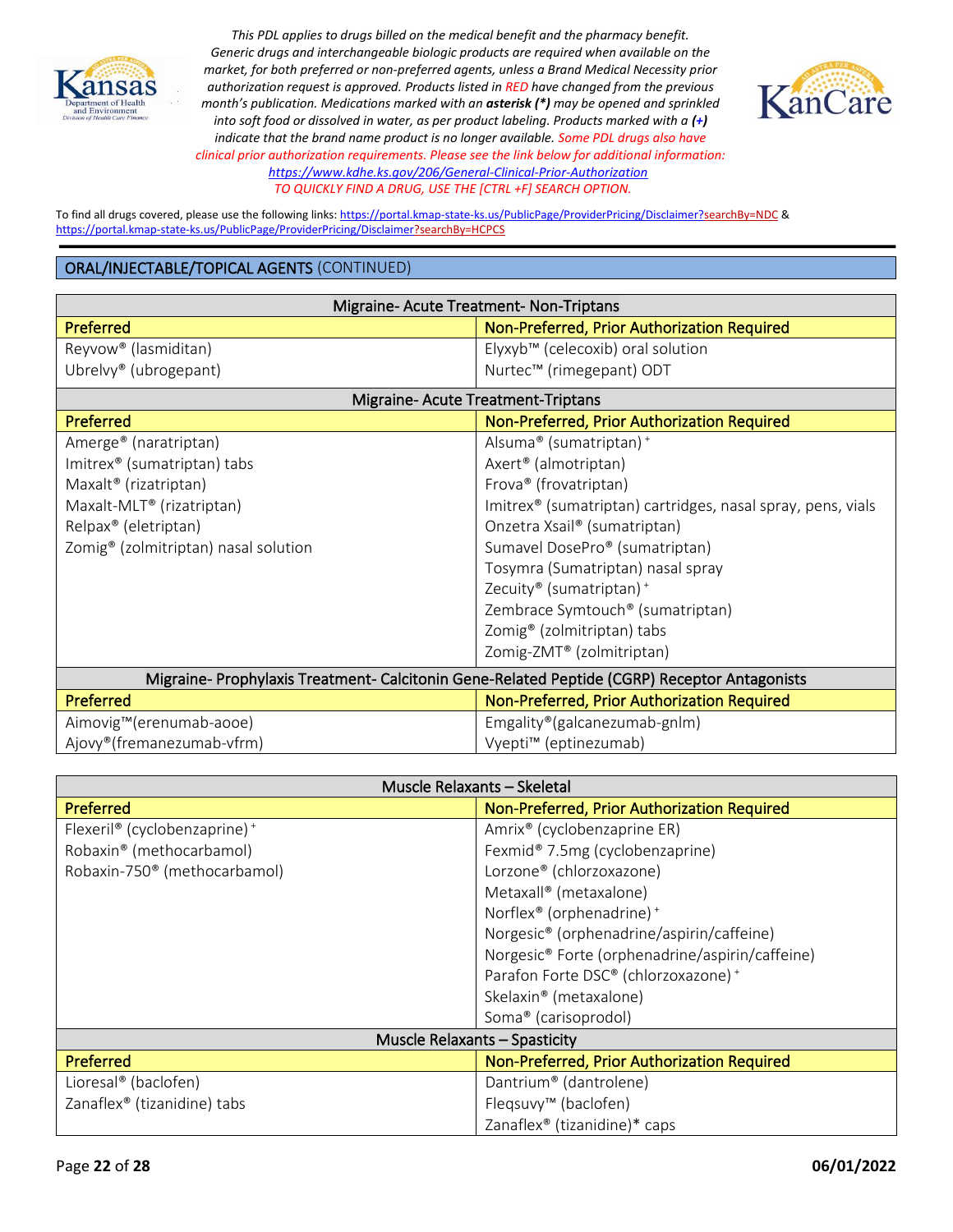



To find all drugs covered, please use the following links[: https://portal.kmap-state-ks.us/PublicPage/ProviderPricing/Disclaimer?searchBy=NDC](https://gcc02.safelinks.protection.outlook.com/?url=https%3A%2F%2Fportal.kmap-state-ks.us%2FPublicPage%2FProviderPricing%2FDisclaimer%3FsearchBy%3DNDC&data=05%7C01%7CAnnette.Grant%40ks.gov%7C6f4aebcb031b435185ba08da230f44a4%7Cdcae8101c92d480cbc43c6761ccccc5a%7C0%7C0%7C637860846518740425%7CUnknown%7CTWFpbGZsb3d8eyJWIjoiMC4wLjAwMDAiLCJQIjoiV2luMzIiLCJBTiI6Ik1haWwiLCJXVCI6Mn0%3D%7C3000%7C%7C%7C&sdata=%2BXsuKC2nc0YmtNHpO99rzQ%2BQejtaivQaJCOCpNK%2BVgo%3D&reserved=0) & <https://portal.kmap-state-ks.us/PublicPage/ProviderPricing/Disclaimer?searchBy=HCPCS>

| Non-Steroidal Anti-Inflammatory Drugs - Topical   |                                                         |
|---------------------------------------------------|---------------------------------------------------------|
| <b>Preferred</b>                                  | Non-Preferred, Prior Authorization Required             |
| Flector <sup>®</sup> (diclofenac epolamine) patch | Licart <sup>™</sup> (diclofenac epolamine)              |
| Voltaren <sup>®</sup> (diclofenac) gel            | Pennsaid® (diclofenac)                                  |
|                                                   | Sprix <sup>®</sup> (ketorolac tromethamine) nasal spray |

| Non-Steroidal Anti-Inflammatory Drugs - Oral unless noted otherwise |                                                   |
|---------------------------------------------------------------------|---------------------------------------------------|
| Preferred                                                           | Non-Preferred, Prior Authorization Required       |
| Advil® (ibuprofen)                                                  | Anaprox® (naproxen)                               |
| Aleve® (naproxen)                                                   | Anaprox DS® (naproxen)                            |
| Ansaid® (flurbiprofen) <sup>+</sup>                                 | Arthrotec® (diclofenac/misoprostol)               |
| Cataflam® (diclofenac potassium) +                                  | Cambia <sup>®</sup> (diclofenac)                  |
| Clinoril® (sulindac) <sup>+</sup>                                   | Daypro® (oxaprozin)                               |
| Indocin® (indomethacin)                                             | Dolobid® (diflunisal) <sup>+</sup>                |
| Mobic <sup>®</sup> (meloxicam)                                      | Feldene® (piroxicam)                              |
| Motrin® (ibuprofen)                                                 | Indocin® SR (indomethacin)                        |
| Motrin-IB® (ibuprofen)                                              | Lodine® (etodolac)                                |
| Naprosyn® (naproxen)                                                | Lodine® XL (etodolac) <sup>+</sup>                |
| Naprosyn-EC <sup>®</sup> (naproxen)                                 | Lofena™ (diclofenac potassium)                    |
| Relafen® (nabumetone) <sup>+</sup>                                  | Meclomen® (meclofenamate) <sup>+</sup>            |
| Toradol®(ketorolac) (limited to a 5 day supply) inj.                | Nalfon <sup>®</sup> (fenoprofen)                  |
| Toradol®(ketorolac) (limited to a 5 day supply) + tabs              | Naprelan <sup>®</sup> (naproxen)                  |
| Voltaren®(diclofenac sodium oral) <sup>+</sup>                      | Naprelan® CR Dosepak (naproxen)                   |
| Voltaren® XR (diclofenac sodium oral) <sup>+</sup>                  | Orudis® (ketoprofen) <sup>+</sup>                 |
|                                                                     | Orudis® KT (ketoprofen) <sup>+</sup>              |
|                                                                     | Oruvail® (ketoprofen) <sup>+</sup>                |
|                                                                     | Ponstel® (mefenamic acid) <sup>+</sup>            |
|                                                                     | Qmiiz ODT <sup>™</sup> (Meloxicam) tabs           |
|                                                                     | Tivorbex® (indomethacin)                          |
|                                                                     | Tolectin 600 <sup>®</sup> (tolmetin) <sup>+</sup> |
|                                                                     | Tolectin DS® (tolmetin)                           |
|                                                                     | Vimovo®(naproxen/esomeprazole)                    |
|                                                                     | Vivlodex <sup>®</sup> (Meloxicam)                 |
|                                                                     | Zipsor® (diclofenac)                              |
|                                                                     | Zorvolex® (diclofenac)                            |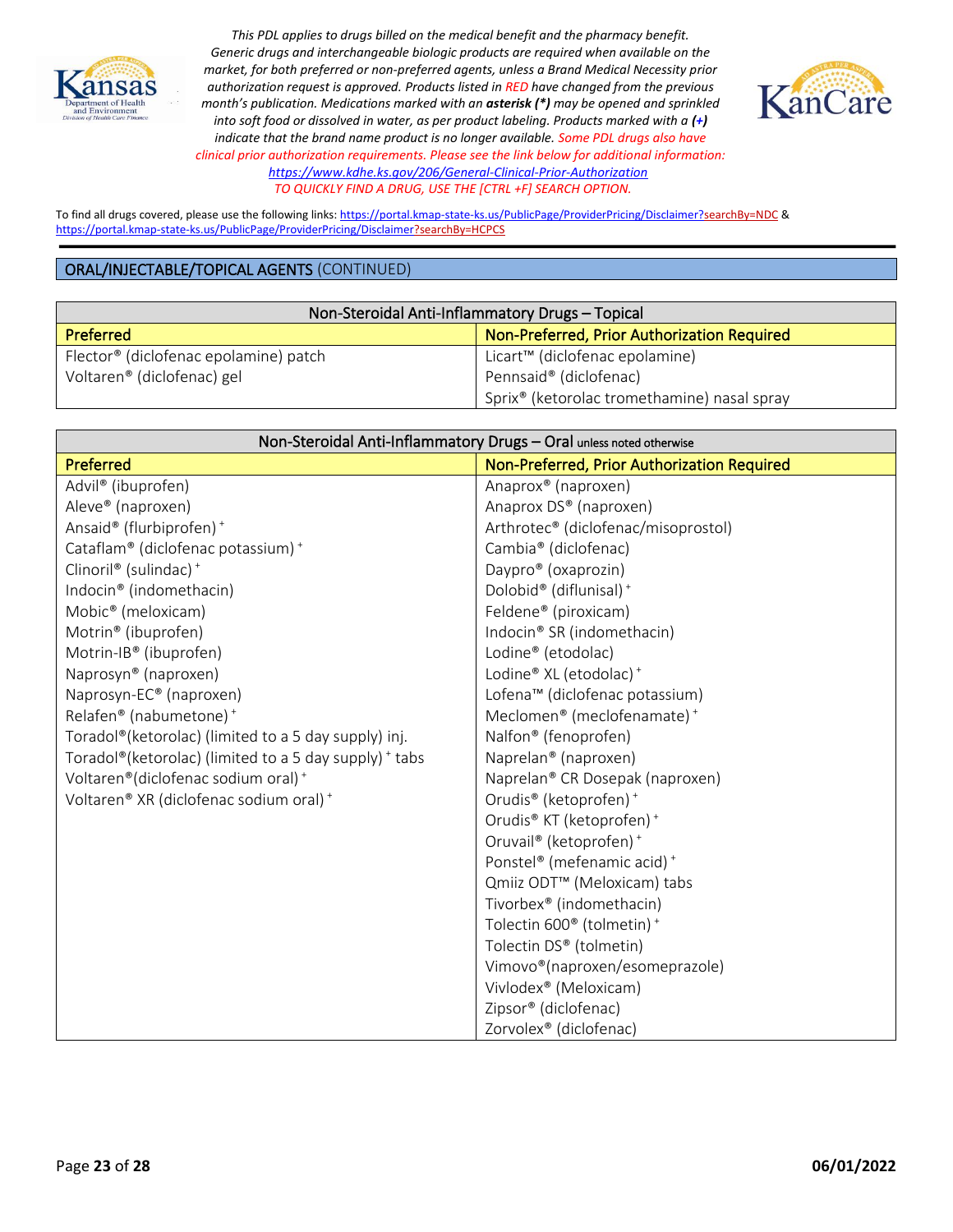



To find all drugs covered, please use the following links[: https://portal.kmap-state-ks.us/PublicPage/ProviderPricing/Disclaimer?searchBy=NDC](https://gcc02.safelinks.protection.outlook.com/?url=https%3A%2F%2Fportal.kmap-state-ks.us%2FPublicPage%2FProviderPricing%2FDisclaimer%3FsearchBy%3DNDC&data=05%7C01%7CAnnette.Grant%40ks.gov%7C6f4aebcb031b435185ba08da230f44a4%7Cdcae8101c92d480cbc43c6761ccccc5a%7C0%7C0%7C637860846518740425%7CUnknown%7CTWFpbGZsb3d8eyJWIjoiMC4wLjAwMDAiLCJQIjoiV2luMzIiLCJBTiI6Ik1haWwiLCJXVCI6Mn0%3D%7C3000%7C%7C%7C&sdata=%2BXsuKC2nc0YmtNHpO99rzQ%2BQejtaivQaJCOCpNK%2BVgo%3D&reserved=0) & <https://portal.kmap-state-ks.us/PublicPage/ProviderPricing/Disclaimer?searchBy=HCPCS>

| <b>Opioids - Short-Acting</b>                                |                                                           |
|--------------------------------------------------------------|-----------------------------------------------------------|
| Preferred                                                    | Non-Preferred-Prior Authorization Required                |
| Codeine sulfate (all generics)                               | Abstral <sup>®</sup> (fentanyl)                           |
| Dilaudid® (hydromorphone HCl)                                | Actiq® (fentanyl)                                         |
| Fioricet <sup>®</sup> with Codeine 50/325/40/30 mg           | Combunox <sup>™</sup> (oxycodone/ibuprofen) <sup>+</sup>  |
| (butalbital/acetaminophen/caffeine/codeine)                  | Demerol® (meperidine HCl)                                 |
| Hycet® (hydrocodone bitartrate/acetaminophen) <sup>+</sup>   | Fentora <sup>®</sup> (fentanyl)                           |
| Levorphanol (all generics)                                   | Fioricet <sup>®</sup> with Codeine 50/300/40/30           |
| Lorcet® (hydrocodone bitartrate/acetaminophen)               | (butalbital/acetaminophen/caffeine/acetaminophen)         |
| Lortab <sup>®</sup> (hydrocodone bitartrate/acetaminophen)   | Fiorinal <sup>®</sup> with Codeine                        |
| Morphine sulfate (all generics) *                            | (butalbital/aspirin/caffeine/codeine)                     |
| Norco <sup>®</sup> (hydrocodone bitartrate/acetaminophen)    | Lazanda™ (fentanyl)                                       |
| Oxycodone HCl (all generics) *                               | Lorcet HD® (hydrocodone bitartrate/acetaminophen)         |
| Percocet <sup>®</sup> (oxycodone HCl/acetaminophen)          | Lorcet Plus® (hydrocodone bitartrate/acetaminophen)       |
| Percodan <sup>®</sup> (oxycodone HCl/aspirin) <sup>+</sup>   | Nucynta™ (tapentadol)                                     |
| Roxicet™ (oxycodone HCl/acetaminophen) +                     | Opana® (oxymorphone HCl)                                  |
| Talwin <sup>®</sup> NX (pentazocine/naloxone) <sup>+</sup>   | Oxaydo® (oxycodone HCl)                                   |
| Tylenol® No. 2 (codeine phosphate/acetaminophen)             | Primlev™ (oxycodone HCl/acetaminophen)                    |
| Tylenol® No. 3 (codeine phosphate/acetaminophen)             | Qdolo <sup>™</sup> (tramadol) solution                    |
| Tylenol <sup>®</sup> No. 4 (codeine phosphate/acetaminophen) | Roxybond™ (oxycodone)                                     |
| Ultracet <sup>®</sup> (tramadol/acetaminophen)               | Subsys® (fentanyl)                                        |
| Ultram® (tramadol)                                           | Vicodin HP® (hydrocodone bitartrate/acetaminophen)        |
| Vicodin <sup>®</sup> (hydrocodone bitartrate/acetaminophen)  | Xodol <sup>®</sup> (hydrocodone bitartrate/acetaminophen) |
| Vicodin ES® (hydrocodone bitartrate/acetaminophen)           |                                                           |
| Opioids - Long-Acting                                        |                                                           |

| <b>Preferred</b>                             | Non-Preferred-Prior Authorization Required     |
|----------------------------------------------|------------------------------------------------|
| Embeda <sup>®</sup> (morphine/naltrexone)*   | Arymo <sup>™</sup> ER (morphine sulfate ER)    |
| Hysingla® ER (hydrocodone ER)                | Avinza® (morphine sulfate ER) <sup>+</sup>     |
| MS Contin <sup>®</sup> (morphine sulfate ER) | Belbuca <sup>®</sup> (buprenorphine)           |
| OxyContin <sup>®</sup> (oxycodone SR)        | Butrans <sup>®</sup> (buprenorphine)           |
| Ultram® ER (tramadol ER) <sup>+</sup>        | ConZip <sup>®</sup> (tramadol)                 |
|                                              | Duragesic <sup>®</sup> (fentanyl)              |
|                                              | Exalgo <sup>®</sup> (hydromorphone HCl ER)     |
|                                              | Kadian <sup>®</sup> (morphine sulfate ER)      |
|                                              | MorphaBond ER® (morphine sulfate ER)           |
|                                              | Nucynta® ER (tapentadol)                       |
|                                              | Opana® ER (oxymorphone)                        |
|                                              | Ryzolt <sup>®</sup> (tramadol ER) <sup>+</sup> |
|                                              | Xtampza® ER (oxycodone ER)                     |
|                                              | Zohydro® ER (hydrocodone ER)                   |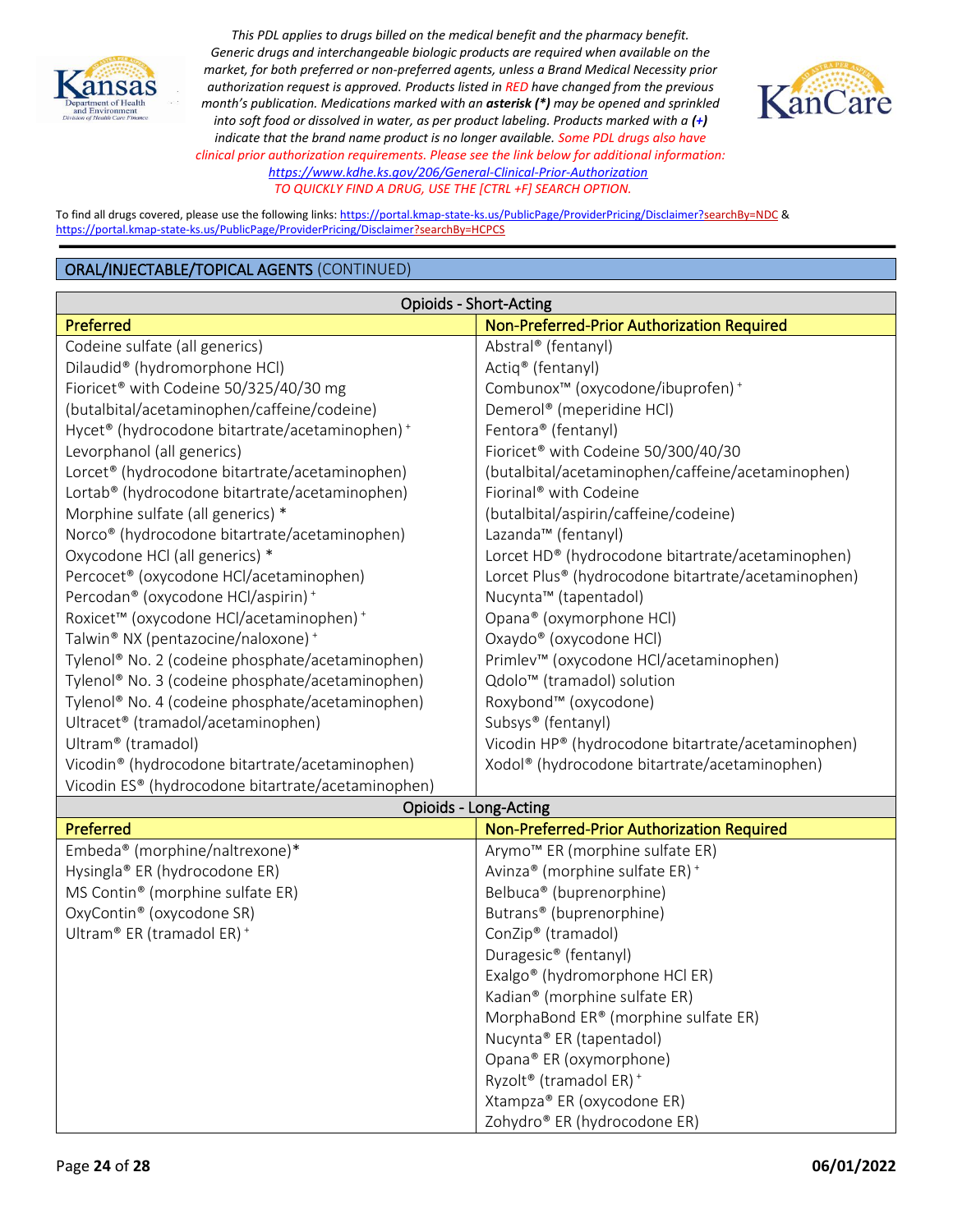



To find all drugs covered, please use the following links[: https://portal.kmap-state-ks.us/PublicPage/ProviderPricing/Disclaimer?searchBy=NDC](https://gcc02.safelinks.protection.outlook.com/?url=https%3A%2F%2Fportal.kmap-state-ks.us%2FPublicPage%2FProviderPricing%2FDisclaimer%3FsearchBy%3DNDC&data=05%7C01%7CAnnette.Grant%40ks.gov%7C6f4aebcb031b435185ba08da230f44a4%7Cdcae8101c92d480cbc43c6761ccccc5a%7C0%7C0%7C637860846518740425%7CUnknown%7CTWFpbGZsb3d8eyJWIjoiMC4wLjAwMDAiLCJQIjoiV2luMzIiLCJBTiI6Ik1haWwiLCJXVCI6Mn0%3D%7C3000%7C%7C%7C&sdata=%2BXsuKC2nc0YmtNHpO99rzQ%2BQejtaivQaJCOCpNK%2BVgo%3D&reserved=0) & <https://portal.kmap-state-ks.us/PublicPage/ProviderPricing/Disclaimer?searchBy=HCPCS>

| ORAL/INJECTABLE/TOPICAL AGENTS (CONTINUED) |                                             |
|--------------------------------------------|---------------------------------------------|
| Pancreatic Enzyme Replacements             |                                             |
| Preferred                                  | Non-Preferred, Prior Authorization Required |
| Creon <sup>®</sup> (pancrelipase)*         | Pertzye ® (pancrelipase)                    |
| Pancreaze <sup>®</sup> (pancrelipase)*     | Viokace <sup>®</sup> (pancrelipase)         |
| Zenpep <sup>®</sup> (pancrelipase)*        |                                             |

| <b>PCSK-9 Inhibitors</b>           |                                                    |
|------------------------------------|----------------------------------------------------|
| Preferred                          | <b>Non-Preferred, Prior Authorization Required</b> |
| Praluent <sup>®</sup> (alirocumab) |                                                    |
| Repatha <sup>®</sup> (evolocumab)  |                                                    |

| <b>Phosphate Binder Agents</b>                  |                                                  |
|-------------------------------------------------|--------------------------------------------------|
| <b>Preferred</b>                                | Non-Preferred, Prior Authorization Required      |
| Auryxia <sup>®</sup> (ferric citrate)           | Fosrenol <sup>®</sup> (lanthanum carbonate)      |
| Eliphos <sup>®</sup> (calcium acetate) +        | Phoslyra® (calcium acetate oral solution)        |
| Phoslo <sup>®</sup> (calcium acetate) +         | Renagel® (sevelamer HCl) tabs                    |
| Renvela <sup>®</sup> (sevelamer carbonate) tabs | Renvela® (sevelamer carbonate) powder packs      |
|                                                 | Velphoro <sup>®</sup> (sucroferric oxyhydroxide) |

| Platelet Aggregation Inhibitors - Secondary Cardiac Prevention |                                             |
|----------------------------------------------------------------|---------------------------------------------|
| Preferred                                                      | Non-Preferred, Prior Authorization Required |
| Brilinta <sup>®</sup> (ticagrelor)*                            | Zontivity <sup>®</sup> (vorapaxar)          |
| Effient <sup>®</sup> (prasugrel)*                              |                                             |
| Plavix <sup>®</sup> (clopidogrel)                              |                                             |

| Platelet Aggregation Inhibitors - Stroke |                                                    |
|------------------------------------------|----------------------------------------------------|
| <b>Preferred</b>                         | Non-Preferred, Prior Authorization Required        |
| Plavix <sup>®</sup> (clopidogrel)        | Aggrenox <sup>®</sup> (aspirin-dipyridamole $ER$ ) |

| <b>Proton Pump Inhibitors</b>           |                                                                   |
|-----------------------------------------|-------------------------------------------------------------------|
| <b>Preferred</b>                        | Non-Preferred, Prior Authorization Required                       |
| Prilosec <sup>®</sup> (omeprazole)*     | AcipHex <sup>®</sup> (rabeprazole)                                |
| Protonix <sup>®</sup> (pantoprazole)    | AcipHex® (rabeprazole) Sprinkles™                                 |
| Generic Esomeprazole Magnesium* DR caps | Dexilant <sup>®</sup> (dexlansoprazole)*                          |
| Generic Esomeprazole Strontium* DR caps | Dexilant <sup>®</sup> SoluTab (dexlansoprazole)                   |
| Generic Lansoprazole* DR caps           | Nexium <sup>®</sup> (esomeprazole)                                |
|                                         | Nexium ® (esomeprazole) suspension                                |
|                                         | Prevacid <sup>®</sup> (lansoprazole)                              |
|                                         | Prevacid (lansoprazole) SoluTab®                                  |
|                                         | Prilosec <sup>®</sup> (omeprazole) packs                          |
|                                         | Protonix <sup>®</sup> (pantoprazole) packs                        |
|                                         | Zegerid <sup>®</sup> (omeprazole/sodium bicarbonate) caps & packs |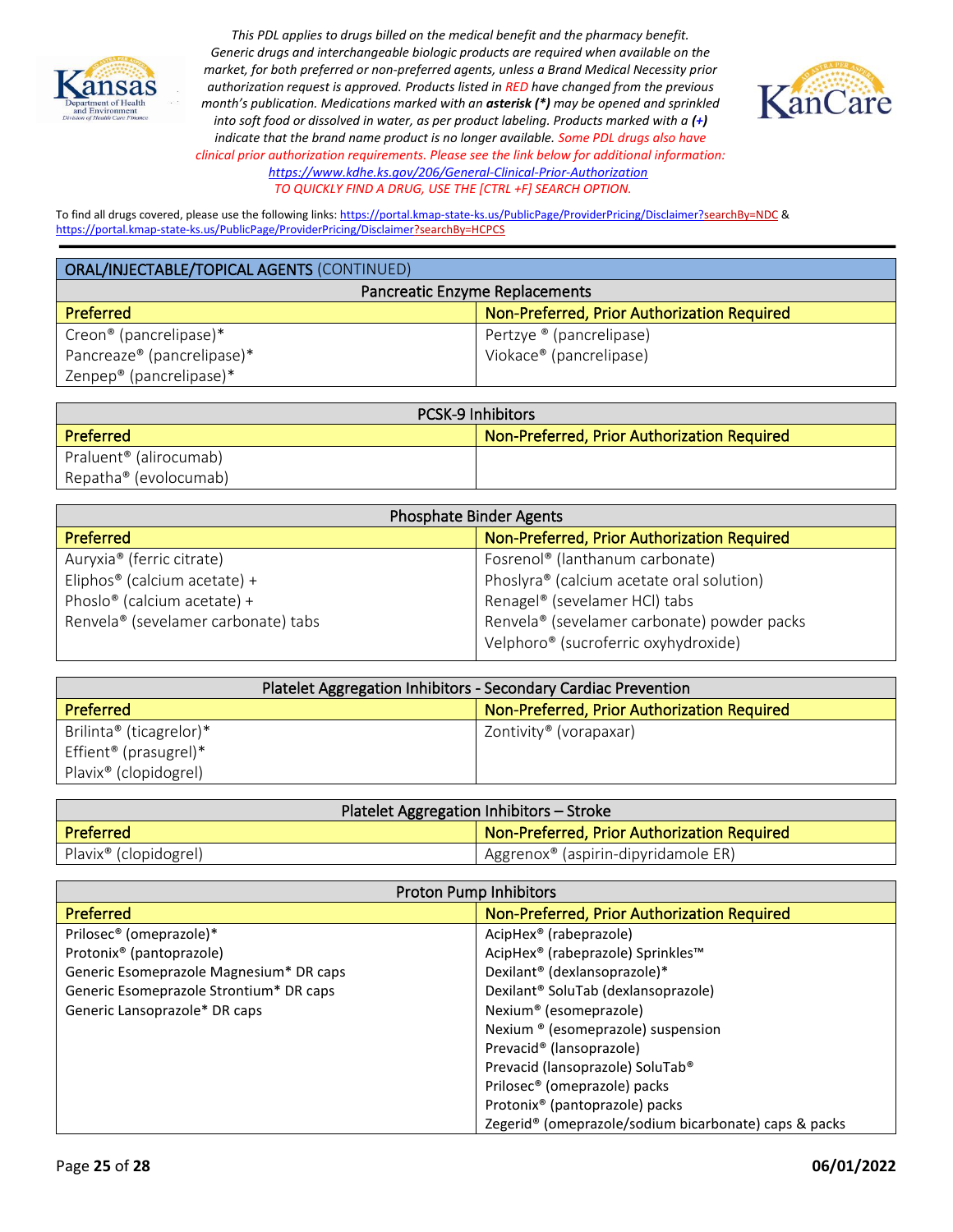



To find all drugs covered, please use the following links[: https://portal.kmap-state-ks.us/PublicPage/ProviderPricing/Disclaimer?searchBy=NDC](https://gcc02.safelinks.protection.outlook.com/?url=https%3A%2F%2Fportal.kmap-state-ks.us%2FPublicPage%2FProviderPricing%2FDisclaimer%3FsearchBy%3DNDC&data=05%7C01%7CAnnette.Grant%40ks.gov%7C6f4aebcb031b435185ba08da230f44a4%7Cdcae8101c92d480cbc43c6761ccccc5a%7C0%7C0%7C637860846518740425%7CUnknown%7CTWFpbGZsb3d8eyJWIjoiMC4wLjAwMDAiLCJQIjoiV2luMzIiLCJBTiI6Ik1haWwiLCJXVCI6Mn0%3D%7C3000%7C%7C%7C&sdata=%2BXsuKC2nc0YmtNHpO99rzQ%2BQejtaivQaJCOCpNK%2BVgo%3D&reserved=0) & <https://portal.kmap-state-ks.us/PublicPage/ProviderPricing/Disclaimer?searchBy=HCPCS>

| <b>Pulmonary Arterial Hypertension Agents</b> |                                                         |
|-----------------------------------------------|---------------------------------------------------------|
| <b>Preferred</b>                              | Non-Preferred, Prior Authorization Required             |
| Adcirca <sup>®</sup> (tadalafil)              | Opsumit <sup>®</sup> (macitentan)                       |
| Adempas <sup>®</sup> (riociguat)              | Remodulin <sup>®</sup> (treprostinil)                   |
| Letairis <sup>®</sup> (ambrisentan)           | Tyvaso®, Tyvaso® Refill, Tyvaso® Starter (treprostinil) |
| Orenitram <sup>®</sup> (treprostinil)         | Uptravi® (selexipag) tabs, IV                           |
| Revatio <sup>®</sup> (sildenafil)             | Ventavis <sup>®</sup> (iloprost)                        |
| Tracleer <sup>®</sup> (bosentan)              |                                                         |

| Rosacea Agents - Topical                |                                             |
|-----------------------------------------|---------------------------------------------|
| <b>Preferred</b>                        | Non-Preferred, Prior Authorization Required |
| Metrocream <sup>®</sup> (metronidazole) | Azelex <sup>®</sup> (azelaic acid)          |
| Metrogel <sup>®</sup> (metronidazole)   | Finacea® (azelaic acid)                     |
|                                         | MetroLotion <sup>®</sup> (metronidazole)    |
|                                         | Mirvaso <sup>®</sup> (brimonidine)          |
|                                         | Noritate® (metronidazole)                   |
|                                         | Rhofade® (oxymetazoline)                    |
|                                         | Rosadan <sup>®</sup> (metronidazole)        |
|                                         | Soolantra® (ivermectin)                     |
|                                         | Zilxi <sup>™</sup> (minocycline)            |

| SGLT2 (sodium-glucose co-transporter 2) Inhibitors |                                             |
|----------------------------------------------------|---------------------------------------------|
| <b>Preferred</b>                                   | Non-Preferred, Prior Authorization Required |
| Farxiga <sup>®</sup> (dapagliflozin)               | Steglatro <sup>™</sup> (ertugliflozin)      |
| Invokana <sup>®</sup> (canagliflozin)              |                                             |
| Jardiance <sup>®</sup> (empagliflozin)             |                                             |

| SGLT2 Inhibitors/Biguanide Combination Agents          |                                                   |
|--------------------------------------------------------|---------------------------------------------------|
| <b>Preferred</b>                                       | Non-Preferred, Prior Authorization Required       |
| Invokamet <sup>®</sup> (canagliflozin/metformin)       | Segluromet <sup>™</sup> (ertugliflozin/metformin) |
| Invokamet <sup>®</sup> XR (canagliflozin/metformin ER) |                                                   |
| Synjardy <sup>®</sup> (empagliflozin/metformin)        |                                                   |
| Synjardy® XR (empagliflozin/metformin ER)              |                                                   |
| Xigduo XR® (dapagliflozin/metformin ER)                |                                                   |

| SGLT2 Inhibitor/DPP-4 Inhibitor Combination Agents |                                                    |
|----------------------------------------------------|----------------------------------------------------|
| Preferred                                          | Non-Preferred, Prior Authorization Required        |
| Glyxambi® (empagliflozin/linagliptin)              | Steglujan <sup>™</sup> (ertugliflozin/sitagliptin) |
| Qtern® (dapagliflozin/saxagliptin)                 |                                                    |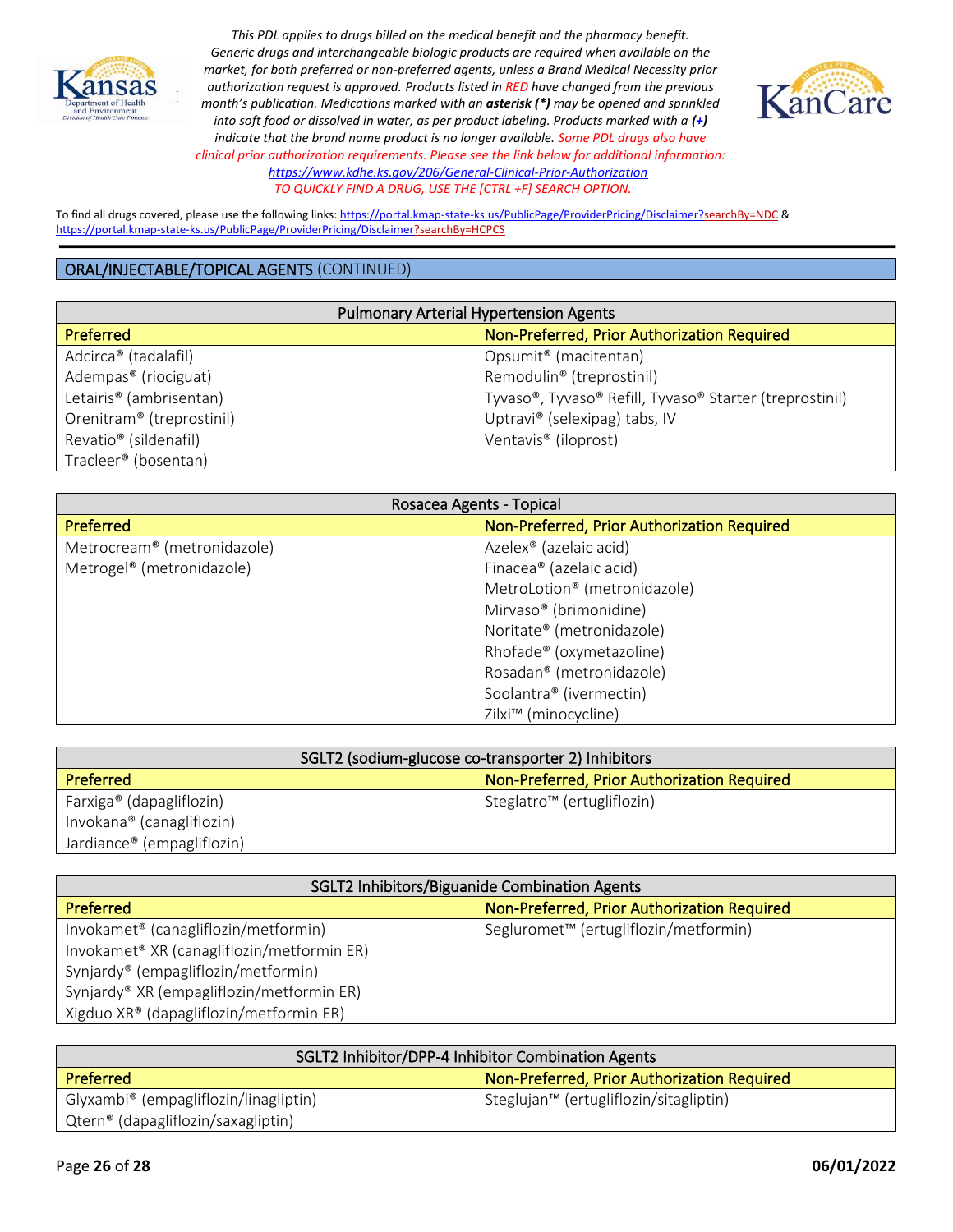



To find all drugs covered, please use the following links[: https://portal.kmap-state-ks.us/PublicPage/ProviderPricing/Disclaimer?searchBy=NDC](https://gcc02.safelinks.protection.outlook.com/?url=https%3A%2F%2Fportal.kmap-state-ks.us%2FPublicPage%2FProviderPricing%2FDisclaimer%3FsearchBy%3DNDC&data=05%7C01%7CAnnette.Grant%40ks.gov%7C6f4aebcb031b435185ba08da230f44a4%7Cdcae8101c92d480cbc43c6761ccccc5a%7C0%7C0%7C637860846518740425%7CUnknown%7CTWFpbGZsb3d8eyJWIjoiMC4wLjAwMDAiLCJQIjoiV2luMzIiLCJBTiI6Ik1haWwiLCJXVCI6Mn0%3D%7C3000%7C%7C%7C&sdata=%2BXsuKC2nc0YmtNHpO99rzQ%2BQejtaivQaJCOCpNK%2BVgo%3D&reserved=0) & <https://portal.kmap-state-ks.us/PublicPage/ProviderPricing/Disclaimer?searchBy=HCPCS>

| SGLT2 Inhibitor/DPP-4 Inhibitor/Biguanide Agents               |                                             |
|----------------------------------------------------------------|---------------------------------------------|
| <b>Preferred</b>                                               | Non-Preferred, Prior Authorization Required |
| Trijardy <sup>®</sup> XR (empagliflozin/linagliptin/metformin) |                                             |

| Sleep Agents - Non-Scheduled     |                                             |
|----------------------------------|---------------------------------------------|
| Preferred                        | Non-Preferred, Prior Authorization Required |
| Rozerem <sup>®</sup> (ramelteon) | Hetlioz® (tasimelteon)                      |
|                                  | Silenor® (doxepin)                          |

| Sleep Agents - Scheduled - Non-Benzodiazepine |                                             |
|-----------------------------------------------|---------------------------------------------|
| <b>Preferred</b>                              | Non-Preferred, Prior Authorization Required |
| Ambien® (zolpidem)                            | Ambien® CR (zolpidem CR)                    |
| Generics Zolpidem                             | Belsomra® (suvorexant)                      |
| Lunesta® (eszopiclone)                        | Dayvigo <sup>™</sup> (lemborexant)          |
| Sonata® (zaleplon)                            | Edluar <sup>®</sup> (zolpidem)              |
|                                               | Intermezzo® (zolpidem)                      |
|                                               | Zolpimist® (zolpidem)                       |

| <b>Statins</b>                                |                                             |
|-----------------------------------------------|---------------------------------------------|
| <b>Preferred</b>                              | Non-Preferred, Prior Authorization Required |
| Crestor <sup>®</sup> (rosuvastatin)           | Altoprev <sup>®</sup> (lovastatin)          |
| Lipitor <sup>®</sup> (atorvastatin)           | Lescol® (fluvastatin) <sup>+</sup>          |
| Mevacor® (lovastatin) <sup>+</sup>            | Lescol® XL (fluvastatin)                    |
| Pravachol® (pravastatin)                      | Livalo <sup>®</sup> (pitavastatin)          |
| Zocor <sup>®</sup> (simvastatin)              | Zypitamag™ (pitavastatin)                   |
| <b>Statin Combination</b>                     |                                             |
| <b>Preferred</b>                              | Non-Preferred                               |
| Caduet <sup>®</sup> (amlodipine/atorvastatin) |                                             |
| Vytorin <sup>®</sup> (ezetimibe/simvastatin)  |                                             |

| Sulfonylureas $-2nd$ Generation         |                                                          |
|-----------------------------------------|----------------------------------------------------------|
| <b>Preferred</b>                        | Non-Preferred, Prior Authorization Required              |
| Amaryl® (glimepiride)                   | Metaglip <sup>®</sup> (glipizide/metformin) <sup>+</sup> |
| DiaBeta® (glyburide) <sup>+</sup>       |                                                          |
| Glucotrol <sup>®</sup> (glipizide)      |                                                          |
| Glucotrol XL® (glipizide XL)            |                                                          |
| Glucovance® (glyburide/metformin)       |                                                          |
| Glynase (micronized glyburide) PresTab® |                                                          |
| Micronase® (glyburide) <sup>+</sup>     |                                                          |